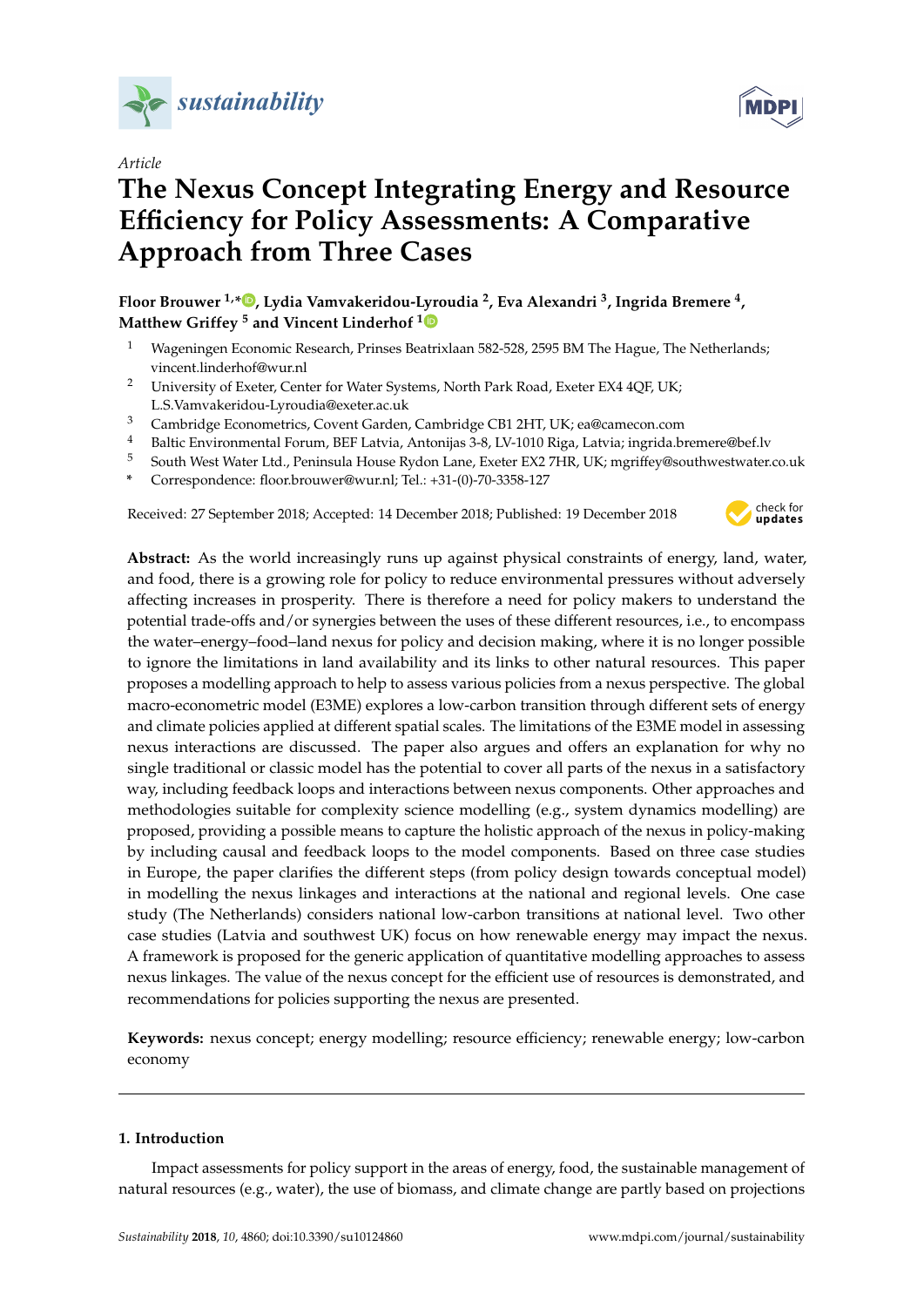delivered by models. Integrated assessment modelling approaches usually have a limited focus on these topics, and current approaches cannot adequately take into account these different contexts [\[1\]](#page-15-0). Moreover [\[1\]](#page-15-0) states that "there is little clarity on how models should be evaluated and compared, both with individual disciplines and as components of larger integrated assessment modelling". Energy and climate policies are widely supported by impact assessments [\[2–](#page-15-1)[5\]](#page-15-2). Policies have had to widen the scope of their main objectives to take account new challenges, such as climate change, which, in turn, should also be informed by model outputs [\[6\]](#page-15-3). With sectoral policies (e.g., energy, water, and agriculture) becoming more and more interrelated, policy coherence is becoming paramount, achieving synergies among energy policies to the benefit of other policies (e.g., agriculture, climate, water, land). The availability and use of (renewable and non-renewable) energy is increasingly being linked with other natural resources (water, land, and food), and the coherent system of interlinkages between natural resources is also called the "nexus" [\[7\]](#page-16-0).

The nexus concept aims to develop a holistic and comprehensive understanding of how the use of energy interacts with the provision and consumption of food and water, all within the context of a changing climate. The introduction of the nexus concept in policy support has three features [\[8\]](#page-16-1):

- Interlinkages between natural resources (i.e., water, energy, food, land and climate) are taken into account, trade-offs among them are made explicit, and potential synergies are exploited.
- Natural resources are managed sustainably and in an integrated manner. The optimization of food production, for example, might cause trade-offs with other natural resources (e.g., energy, water and land). The nexus concept allows us to seek for synergies and overcome trade-offs.
- Governance processes, including policy coherence, are an essential part of the nexus concept. Policy coherence is an attribute of policy that reduces conflicts and exploits synergies within and across policy areas at different spatial scales [\[9\]](#page-16-2). One may argue in favor of interlinkages between resources, but the lack of policy coherence has the risk of trade-offs from inadequate decision-making. Governance processes could be targeted on different objectives, including resource efficiency and circular economy. Resource efficiency (e.g., producing more of a given service, while using fewer natural resources), for example, is a major policy area in EU, but circular economy could also be linked to the nexus.

Transdisciplinary research approaches, where practitioners work with the scientific community, are needed to implement the nexus concept. This includes using state-of-the-art scientific approaches and integrating the involvement of stakeholders from policy, business, and civil-society organisations. The current paper integrates different modelling approaches (using the E3ME model and system dynamics modelling with causal loops) with knowledge from local experts (representing business and policy) to incorporate energy and resource efficiency targets with the nexus concept.

The objective of this paper is two-fold. Firstly, a modelling tool is proposed to help to assess various policies from a nexus perspective. The global E3ME model provides detailed outputs for energy aspects of the nexus. The knowledge arising from such a model is presented with interaction mechanisms through complexity science methods (i.e., system dynamics modelling). The second objective is to apply such a modelling tool to specific cases with a view to integrate energy and resource efficiency by identifying sector drivers, relevant key policies, and how sectors and policies interact [\[10\]](#page-16-3).

The paper introduces the nexus concept that integrates energy and resource efficiency for policy assessment. The analysis includes three subsequent steps:

- 1. Key energy and economic indicators for three case studies (Latvia, The Netherlands, and southwest UK) are proposed using an existing macroeconomic model, providing detailed outputs for specific aspects of the nexus with a focus on energy and climate. The E3 (energy–environment–economy) macroeconomic model is well placed to provide a detailed analysis of the macroeconomic impacts of energy policy. The outcomes of a baseline scenario are compared with a two-degree C scenario.
- 2. In addition to the detailed outputs for specific aspects of the nexus, the paper makes explicit which synergies could be created between the energy sector and other parts of the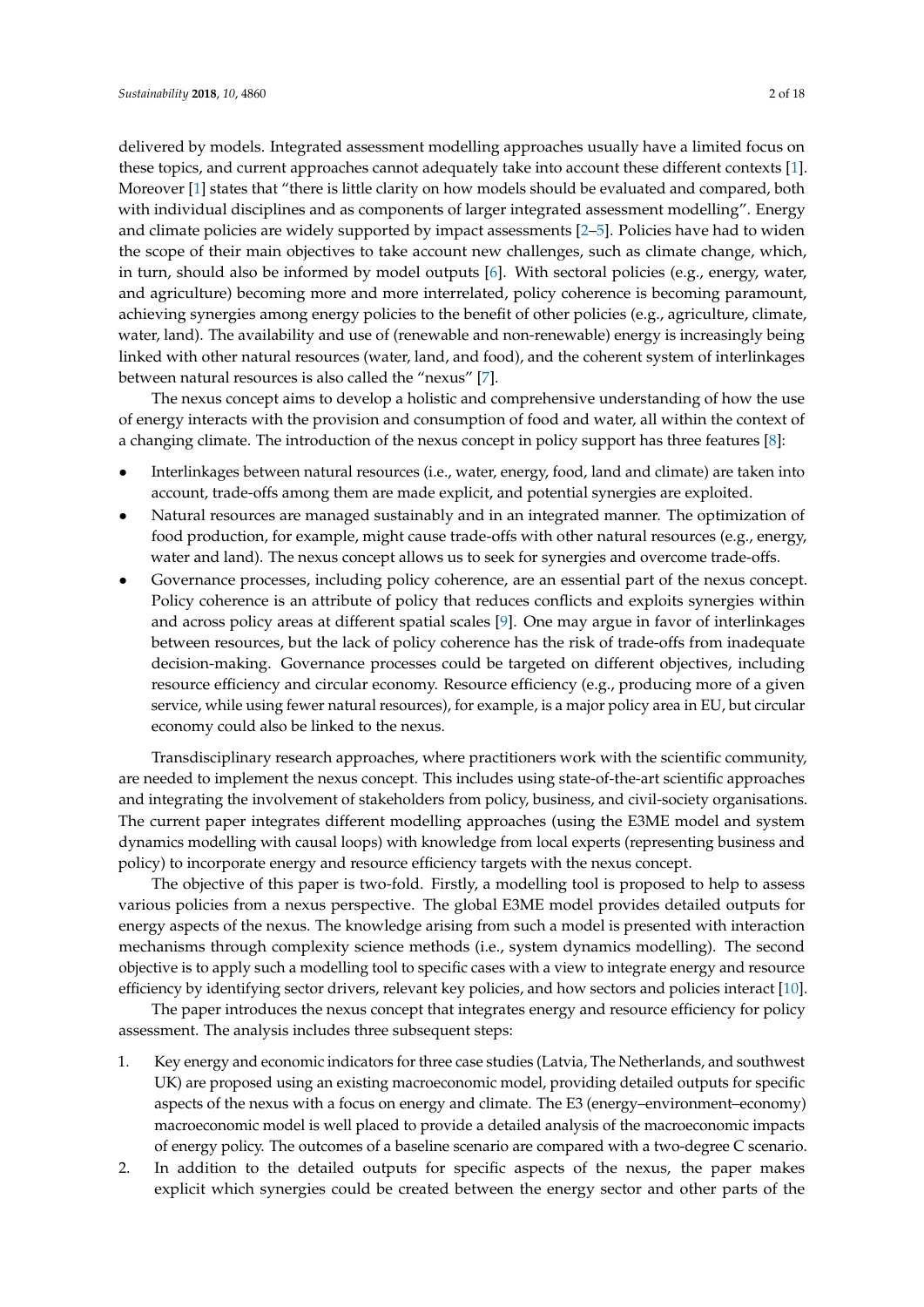water–food–land–climate nexus. In addition, trade-offs are noticed between the nexus sectors and policies that could potentially enhance coherence among the nexus sectors.

The macroeconomic modelling approach does not allow full integration of the nexus concept for policy assessment. System dynamics modelling (SDM) is therefore proposed as a methodology to analyze, study, and manage complex systems, especially when formal analytical methods do not exist or are hard to apply.

# **2. Materials and Methods**

## *2.1. Terminology Used in this Paper*

Efficient use of the resource energy enables the economic output to increase while reducing energy use. Modelling tools are available to assess the resource efficiency, notably the economic impact of investments in the energy sector as well as climate and energy policies. They provide detailed outputs for specific aspects of the nexus of energy and climate. The energy model presented in this paper, E3ME, is a global energy, environment, and economy model. It does not fully capture the nexus sectors, largely ignoring their interactions with water, food, and land. However, resource efficiency in energy also depends on the availability and use of other resources (e.g., water, food, land and climate). Alternative approaches are proposed to integrate the outputs from models like E3ME with other numerical approaches. Such so-called complexity science approaches are adopted for interactive development with stakeholder participation, and presented in the next section.

Three case studies are implemented to test the nexus concept integrating energy and resource efficiency for policy assessments. By working with stakeholders (from policy, business, and civil society organisations), these case studies (e.g., Latvia, The Netherlands, and southwest UK) adopt transdisciplinary approaches that are driven by their needs.

#### *2.2. Selection of Case Studies*

Three case studies were selected, which are all part of an ongoing (2016–2020) EU-funded project "Sustainable Integrated Management for the nexus of water–land–food–energy–climate for a resource efficient Europe" (SIM4NEXUS). SIM4NEXUS uses advanced integration methodologies based on SDM to bridge the knowledge gap related to the complex interactions between the nexus. Three case studies with similar objectives (low-carbon economy and/or increasing renewable energy use) were selected. They were implemented to showcase this methodology as a test bed for achieving resource efficiency through successful policy initiatives.

The three case studies draw on transdisciplinary research methods, with knowledge partners working with end-users (policy makers, business, small and medium-sized enterprises (SMEs), and civil society organisations) and adopting participatory approaches. The case studies respect the data security rules according to the General Data Protection Regulation (GDPR) 2016/679 of the European Parliament and of the Council from 27 April 2016 on the protection of natural persons with regard to the processing of personal data and the free movement of such data.

The information was collected through 15 semi-structured interviews with representatives from the private sector, policy, and civil society (case of The Netherlands), and each case study was organized as a workshop (with approximately 15 participants) to discuss the critical issues at stake and to identify synergies between the nexus sectors.

## *2.3. Complexity Science Approaches*

Complexity science approaches are used to combine existing energy knowledge models (e.g., E3ME) with interaction mechanisms. The application of such approaches to policy assessments provides a means of exploring the effects of various types (legal, political, business, and financial) of spatial and temporal drivers and constraints on the behavior of society. System dynamics is used as a holistic approach to nexus decision and policy making. SDM links the main feedback mechanisms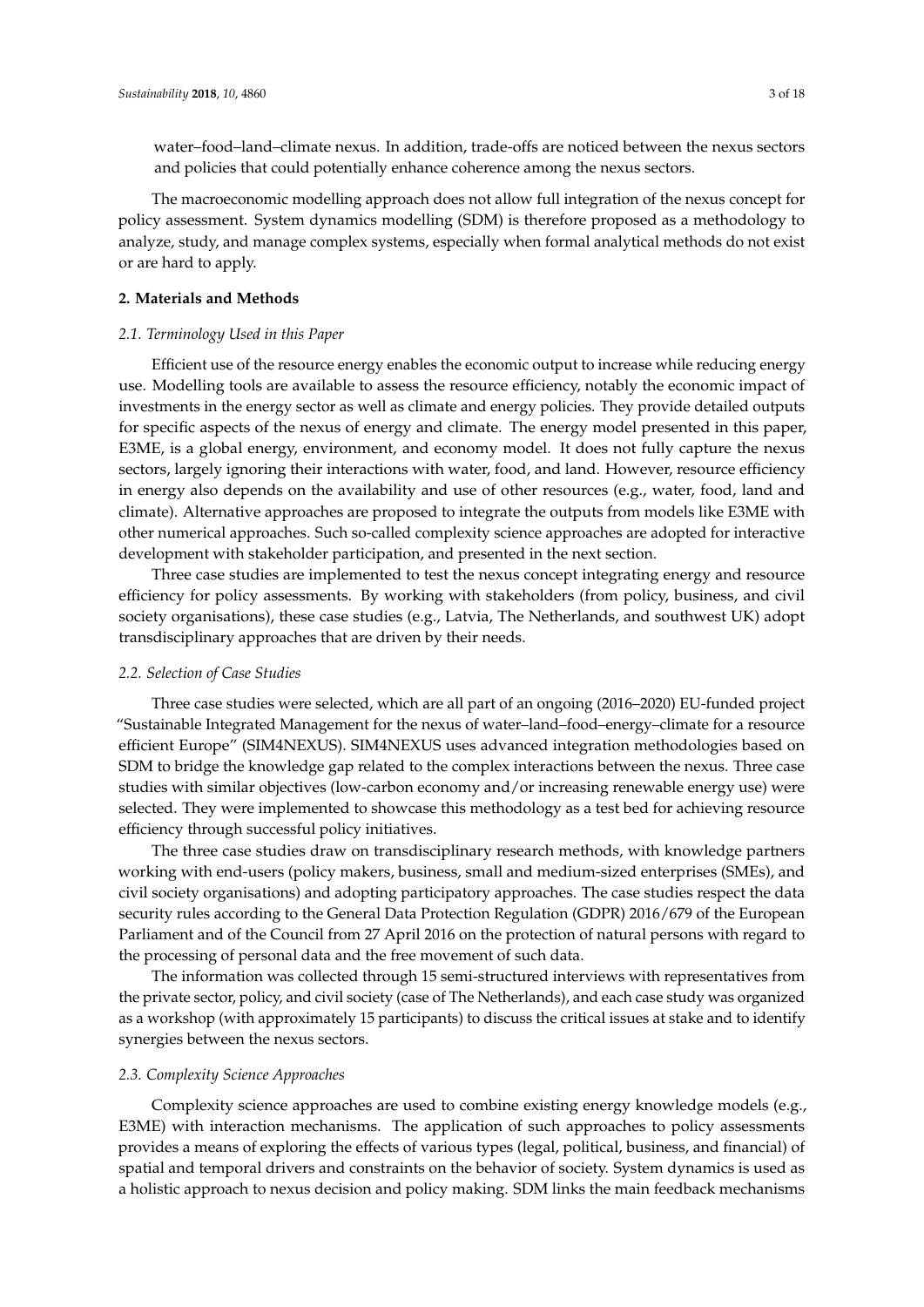(loops and iterations), breaking down problems into sub-systems and submodels. In a way, this is similar to the conceptual thinking of non-programmers, as reflected by conceptual models. Each SDM model consists of (i) stocks/compartments (levels-state variables), (ii) connectors (arrows), (iii) flows or influences (rates), (iv) converters (auxiliaries/parameters), and (v) decision processes (priorities, allocation and relations) [\[10](#page-16-3)[,11\]](#page-16-4).

## *2.4. E3ME Model*

E3ME is a macroeconomic model that is applied for a variety of regions and is continually updated and maintained [\[12\]](#page-16-5). It is used to assess the linkages between the economy and energy systems, and their impacts on environmental emissions.

The E3ME model integrates energy systems with the economy and so is very suitable for assessing policies that affect energy demand and supply. The model has been used to provide policy makers with information regarding different energy policy options, for example, in several related Impact Assessments for the European Commission, including for the 2030 climate and energy framework and the Energy Efficiency Directive [\[3\]](#page-15-4). The model is able to provide a wide range of results at a disaggregated level, including changes to energy demand, electricity supply, and emissions as well as a range of macroeconomic and sectoral economic indicators.

The economic structure of E3ME is based on the system of national accounts, with further linkages to energy demand and environmental emissions. E3ME is based on a post-Keynesian, demanddriven framework, which sets it aside from the more standard computable general equilibrium (CGE) approach [\[13,](#page-16-6)[14\]](#page-16-7). Assumptions common to CGE models, such as perfect knowledge and rational behavior, are replaced with equations based on real-world relationships, as determined by the historical data. The financial sector is a key part of the system [\[15\]](#page-16-8).

E3ME's historical database covers the period 1970–2016, and the model projects forward annually to 2050. The econometric specifications of E3ME give the model a strong empirical grounding. E3ME uses a system of error corrections, allowing short-term dynamic (or transition) outcomes, moving towards a long-term trend. The dynamic specifications are important when considering short and medium-term analysis (e.g., up until 2020) and rebound effects, which are included as standard in the model's results (see [\[16\]](#page-16-9)).

The labor market is also covered in detail, including both voluntary and involuntary unemployment. In total, there are 33 sets of econometrically estimated equations, also including the components of the gross domestic product (GDP) (consumption, investment, international trade), prices, energy demand, and material demand. Each equation set is disaggregated by country and by sector.

The main dimensions of E3ME are:

- Fifty-nine countries—all major world economies, the EU28, and candidate countries plus groupings of other countries' economies;
- Seventy industry sectors for EU countries and 44 industry sectors for non-EU countries, based on standard international classifications;
- Forty-three consumer expenditure categories for EU countries and 28 for non-EU countries;
- Twenty-three different fuel users of 12 different fuel types; and
- Fourteen types of airborne emission (where data are available), including the six greenhouse gases monitored under the Kyoto Protocol.

The most recent applications of E3ME [\[17,](#page-16-10)[18\]](#page-16-11) assess the impacts of a global set of policies that are designed to limit temperature change to 2 ℃. The modelling approach is more generally described in [\[19\]](#page-16-12). The model manual provides an overview of the model's structure [\[12](#page-16-5)[,20\]](#page-16-13).

The E3ME model is used in the paper to provide detailed information about the impacts of a transition towards two-degree on the energy part of the nexus. The model does not explicitly cover the other nexus components; however, some model results can be used to infer potential impacts in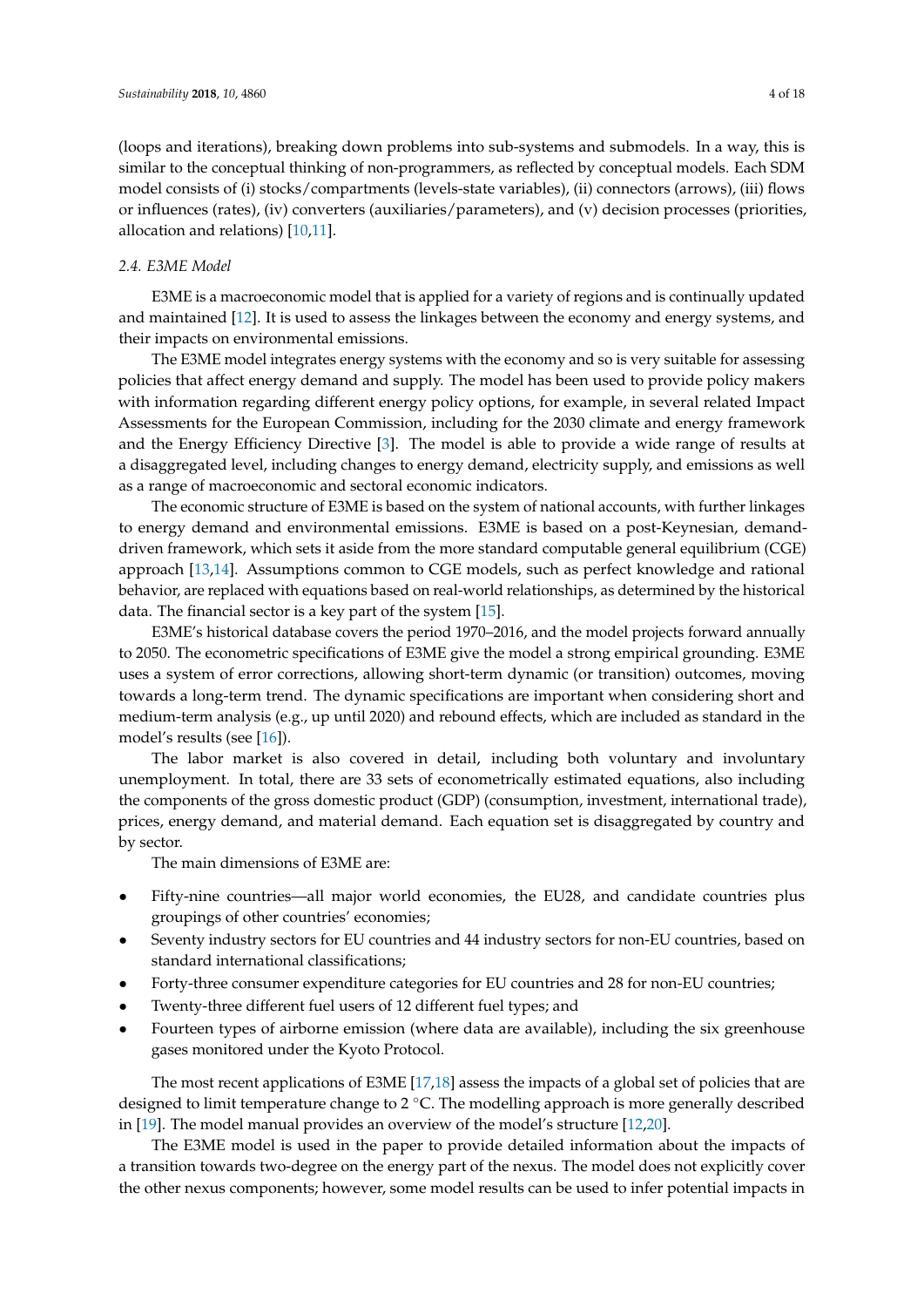other components of the nexus. For example, the demand for bioenergy and food consumption are represented in E3ME; however, changes to these model outcomes allows us to infer potential changes to land-use and water demand.

# **3. Results**

# *3.1. The Baseline and Two-Degree Scenario*

A baseline scenario was introduced to represent the current trends of the systems being modelled. It was assumed not to include future policies, but only the ones implemented up until the base year of the analysis. Energy consumption for the coming two decades, for example, was assumed to follow the same annual growth rate of the recent past (e.g., 5 years). The E3ME baseline for the EU was calibrated to the PRIMES Reference scenario 2016 [\[21\]](#page-16-14). The PRIMES Reference scenario focuses on the EU energy system, transport, and greenhouse gas (GHG) emission developments, including specific sections on emission trends not related to energy and on the various interactions among policies in these sectors. The Reference Scenario is used by the European Commission (DG Energy) as a benchmark of current policy and market trends. For non-EU regions, the E3ME model uses the International Energy Agency's World Energy Outlook (IEA WEO) Current Policy Scenario (CPS) for 2016 [\[22\]](#page-16-15). The CPS takes into account only those policies for which implementing measures had been formally adopted as of mid-2016.

In the two-degree scenario, all baseline policies are included. In addition to the baseline policies, the following additional energy and climate mitigation polices have also been added:

- Moderate carbon prices levels (see Table [1\)](#page-4-0), usually collected as a tax, which are set at a global level but applied on a national basis.
- Exogenous improvements to energy efficiency in final use sectors (such as households and buildings, but also other industry sectors, as outlined by information taken from the International Energy Agency World Energy Outlook 450ppm scenario (IEA 450ppm), except for road transport which is covered separately below. The rates of improvement are derived from the IEA 450PPM scenario.
- The required investment is funded through public programs, using the revenues from the carbon pricing. This means that all revenues raised from the carbon tax or emissions trading scheme are used by the government to finance energy efficiency investments. Within each country, if there is any shortfall in (carbon) revenue, other taxes (split evenly between VAT, income taxes, and labor costs) are increased to meet the cost of investment.
- Power sector: A combination of feed-in-tariffs and direct subsidies are implemented to promote the uptake of renewables, in particular, wind and solar power (see below). Some assumptions are made about increased availability of storage or demand management to support the increase in intermittent power technologies.
- Decarbonization of the road transport sector using policies to encourage the uptake of electric vehicles, including registration taxes. Introduction of biofuel mandates is also required in some countries.
- <span id="page-4-0"></span>• A biofuel mandate is applied to aviation, possibly to the extent that about 18% of aviation fuel will be derived from biofuels by 2050.

|                     | 2010 | 2020 | 2030 | 2040  | 2050  |
|---------------------|------|------|------|-------|-------|
| <b>Baseline</b>     | 10.7 | 14.5 | 25.8 | 41.4  | 66.6  |
| Two-degree scenario | 10.7 | 18.9 | 85.8 | 173.0 | 359.9 |

**Table 1.**  $CO_2$  prices in the baseline and the two-degree scenario, US\$/tCO<sub>2</sub>.

The following sections summarize the macroeconomic and energy impacts of the policies implemented above.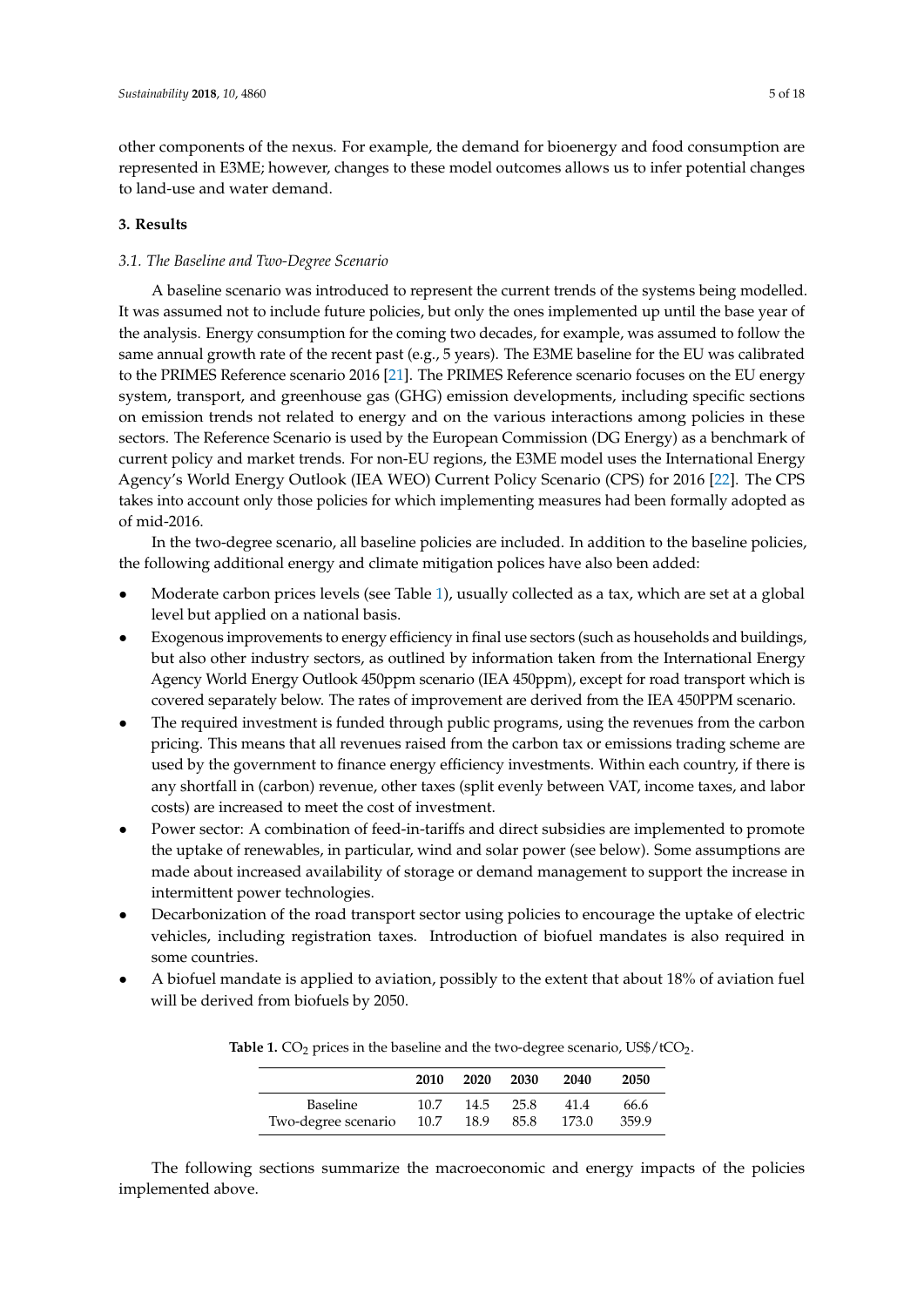#### 3.1.1. Impacts on GDP

The GDP impacts of moving towards the two-degree target were positive in all case studies as compared with baseline levels (Table [2\)](#page-5-0). Table [2](#page-5-0) captures the overall GDP impact of the transition to a low carbon system. All case studies are expected to benefit from the additional investment in energy efficiency and, in most cases, power generation (increased support for renewables) as well as a lower dependency on fossil fuel imports (as is the case in Latvia, for example) and lower fossil fuel costs on what is still being imported.

|                        | 2010 | 2020 | 2030 | 2040 | 2050 |
|------------------------|------|------|------|------|------|
| EU28                   |      | 0.3  | 0.5  | 0.7  | 1.6  |
| Latvia                 |      | 1.3  | 2.5  | 3.3  | 6.8  |
| The Netherlands        |      | 1.0  | 1.6  | 1.9  | 2.7  |
| $1$ IK $^1$            | 0    | 0.3  | 0.4  | 0.4  | 0.6  |
| $-1$ . The set of $-1$ |      |      |      |      |      |

<span id="page-5-0"></span>**Table 2.** Gross domestic product (GDP) impact by case study, % difference from baseline.

**Note:** <sup>1</sup> Results presented for the UK as whole.

Here, it is important to note that while the energy efficiency investment is paid for in the year it is made, the power generation investment is paid for over the lifetime of the plant. This means that some of the investment will still be paid for beyond 2050.

#### <span id="page-5-1"></span>3.1.2. Impact on Energy Consumption

The policies specifically concerned with electricity generation lead to a substantial decrease in the use of coal for power generation and increased used of renewables, in particular, solar and wind. Some electricity generation based on gas is expected to remain, mainly as back-up to ensure grid stability. The energy efficiency policies, particularly those targeting buildings (both residential and offices) are expected to lead to a decrease in demand for electricity and, in particular, gas. In road transport, the increased support for electric vehicles is expected to lead to higher demand for electricity in this sector by 2050. As such, total primary energy consumption would be expected to decrease with the two-degree scenario compared to the baseline (Table [3\)](#page-6-0). Table [3](#page-6-0) highlights the changes in the energy systems resulting from the decarbonization policies: a transition to a low carbon system, lower energy use, and what is used is mainly from renewable sources.

As expected, fossil fuel primary energy consumption is expected to decrease considerably, as it is the primary target of policies implemented across the countries (e.g., higher carbon prices, higher support for renewable technologies and policies encouraging the uptake of more efficient or alternative-fuel vehicles). Nonfossil fuel primary energy consumption is expected to increase in most case studies, but this is dependent on the level of energy efficiency uptake in each country. For example, in Latvia, the nonfossil fuel primary energy consumption is projected to increase by 2030 followed by a sharp decrease, reaching a 7.5% reduction by 2050 (as compared to the baseline). Bioenergy consumption is expected to increase in the scenario compared to baseline in the EU28, The Netherlands, and in the UK. The rate of increase is expected to slow down closer to 2050, as most bioenergy used in road transport will be replaced by electric vehicles. A somewhat different pattern is observed in Latvia where the bioenergy consumption is expected to increase by 2030 and then reverse to a decrease by 8.9% below the baseline consumption by 2050. However, this increase may lead to further pressures on land-use.

Electricity demand in the two-degree scenario is affected by three main trends: (1) higher energy efficiency which contributes to a decrease in demand for electricity; (2) household switch from gas to electricity appliances as they are more efficient, which increases the demand for electricity, and (3) increased uptake of electric vehicles, which again is expected to lead to increased demand. Depending on the scale of the three effects mentioned above, electricity demand is expected to decrease or increase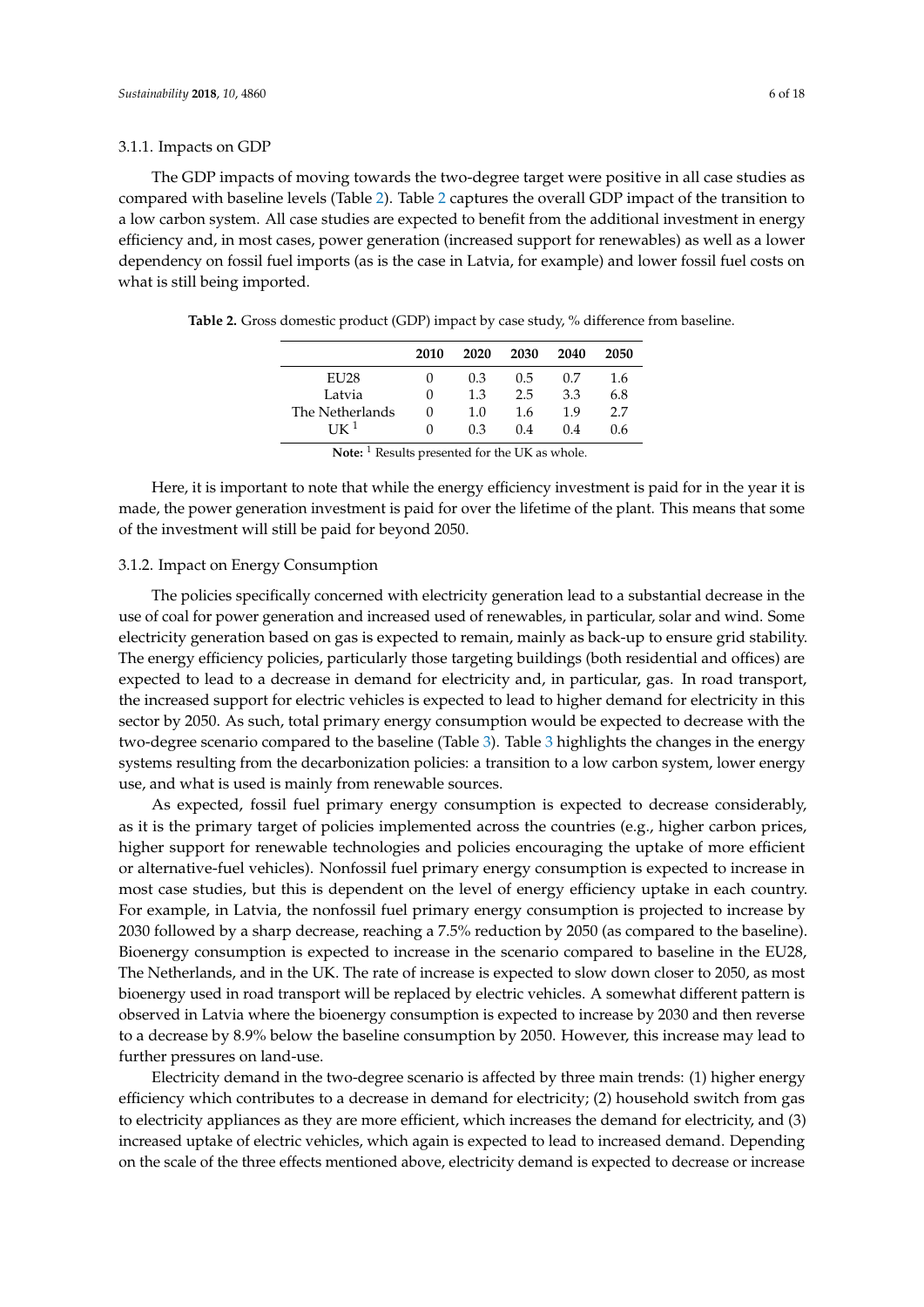<span id="page-6-0"></span>in each case. Generally, a substantial decrease compared to baseline is predicted to occur by 2030, with the rate of decrease slowing down afterwards as the electric vehicle uptake increases.

|                        | 2010 | 2020   | 2030    | 2040    | 2050    |
|------------------------|------|--------|---------|---------|---------|
| <b>EU28</b>            |      |        |         |         |         |
| Fossil fuels           | 0    | $-3.3$ | $-13.8$ | $-19.2$ | $-28.1$ |
| Nonfossil fuels        | 0    | 0.7    | 1.9     | 3.1     | 4.2     |
| Bioenergy <sup>1</sup> | 0    | 3.1    | 6.1     | 8.7     | 6.3     |
| Latvia                 |      |        |         |         |         |
| Fossil fuels           | 0    | $-4.6$ | $-15.3$ | $-18.6$ | $-25.1$ |
| Nonfossil fuels        | 0    | 2.4    | 4.7     | 0.0     | $-7.5$  |
| Bioenergy <sup>1</sup> | 0    | 3.0    | 5.8     | 3.6     | $-8.9$  |
| <b>The Netherlands</b> |      |        |         |         |         |
| Fossil fuels           | 0    | $-6.0$ | $-15.8$ | $-22.6$ | $-29.2$ |
| Nonfossil fuels        | 0    | 1.8    | $-2.6$  | 3.9     | 9.8     |
| Bioenergy <sup>1</sup> | 0    | 5.8    | 3.7     | 14.9    | 18.8    |
| $UK^2$                 |      |        |         |         |         |
| Fossil fuels           | 0    | $-2.1$ | $-11.7$ | $-18.9$ | $-27.4$ |
| Nonfossil fuels        | 0    | 4.2    | 9.0     | 12.4    | 22.3    |
| Bioenergy <sup>1</sup> | 0    | 13.0   | 17.8    | 26.1    | 25.1    |

**Table 3.** Total primary energy consumption by case study, % difference from baseline.

**Note:** <sup>1</sup> Part of nonfossil fuels. <sup>2</sup> Results presented for the UK as whole.

<span id="page-6-1"></span>Table [4](#page-6-1) summarizes final electricity demand results for the case studies.

|  |  | <b>Table 4.</b> Electricity consumption by case study, % difference from baseline. |  |  |  |  |  |
|--|--|------------------------------------------------------------------------------------|--|--|--|--|--|
|--|--|------------------------------------------------------------------------------------|--|--|--|--|--|

| 2010 | 2020   | 2030    | 2040    | 2050    |
|------|--------|---------|---------|---------|
| 0    | $-1.3$ | $-4.8$  | $-3.7$  | $-0.3$  |
|      | $-0.5$ | $-4.5$  | $-11.4$ | $-9.3$  |
|      | $-5.3$ | $-16.1$ | $-16.4$ | $-12.6$ |
|      | 02     | $-07$   | 15      | 5.2     |
|      |        |         |         |         |

**Note:** <sup>1</sup> Results presented to the UK as whole.

<span id="page-6-2"></span>As expected, emissions are predicted to substantially decrease in the two-degree scenario compared to baseline in all case studies (Table  $5$ ), while Table [6](#page-6-3) summarizes baseline  $CO<sub>2</sub>$  emission trends.

Table 5. CO<sub>2</sub> emissions by case study, % difference from baseline.

|                  | 2010     | 2020   | 2030    | 2040    | 2050    |
|------------------|----------|--------|---------|---------|---------|
| EU <sub>28</sub> | 0        | $-4.0$ | $-19.8$ | $-27.5$ | $-44.0$ |
| Latvia           | $\cup$   | $-5.4$ | $-19.3$ | $-35.0$ | $-59.0$ |
| The Netherlands  | 0        | $-78$  | $-23.2$ | $-33.8$ | $-42.9$ |
| $I K^1$          | $^{(1)}$ | $-2.3$ | $-16.7$ | $-27.8$ | $-419$  |

**Note:** <sup>1</sup> Results presented to the UK as whole.

Table 6. Baseline energy-related CO<sub>2</sub> emission levels, mTCO<sub>2.</sub>

<span id="page-6-3"></span>

|                  | 2010   | 2020   | 2030   | 2040   | 2050   |
|------------------|--------|--------|--------|--------|--------|
| <b>EU28</b>      | 3906.6 | 3293.2 | 2673.2 | 2200.0 | 1835.0 |
| Latvia           | 7.5    | 6.0    | 5.3    | 4.7    | 4.2    |
| The Netherlands  | 176.4  | 156.8  | 127.5  | 109.4  | 101.0  |
| I K <sup>1</sup> | 517.5  | 420.3  | 334.4  | 276.1  | 243.0  |

**Note:** <sup>1</sup> Results presented to the UK as whole.

By policy design, the two-degree scenario is more energy-efficient compared to the baseline. There are number of energy efficiency policies that ensure energy savings, while the policies specifically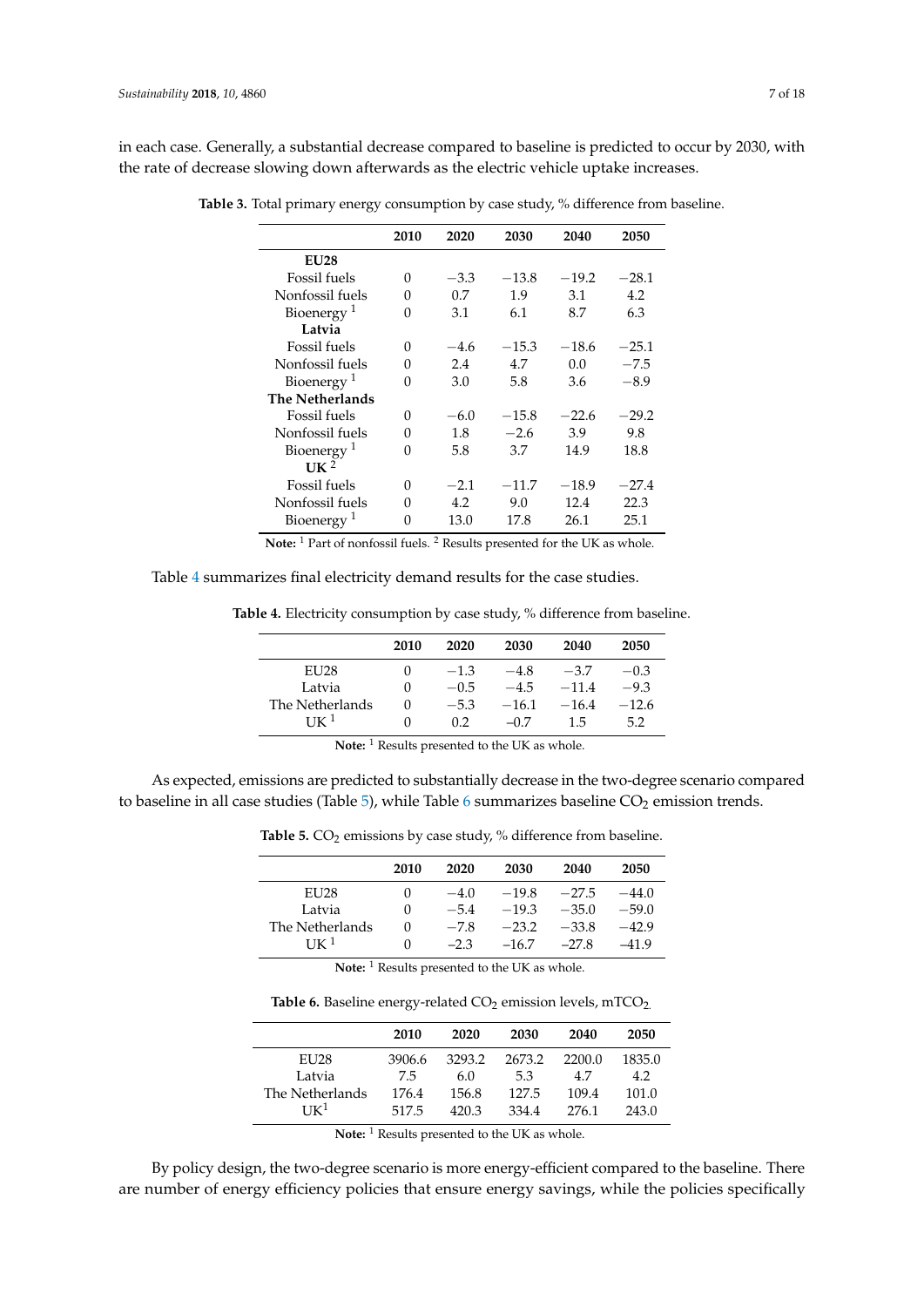implemented in the road transport sector are design to lead to encourage the uptake of more efficient vehicles. In E3ME, it is difficult to determine the impacts that these may have on land-use and water demand, as these components are not explicit in the model. It is likely that the higher demand for biofuels may cause pressure with respect to food production. Another convert that may impact land-use and food production is the increase in consumer demand predicted by the model. The increased economic activity because of the additional investment in renewables and energy efficiency, is expected to lead to increased consumer expenditure (see Table [7\)](#page-7-0).

| 2010 | 2020 | 2030 | 2040 | 2050 |
|------|------|------|------|------|
|      | 0.2  | 1.4  | 1.3  | 2.6  |
|      | 0.5  | 0.9  | 1.6  | 1.8  |
|      | 0.2  | 0.5  | 0.4  | 0.6  |
|      | 0.3  | 0.4  | 0.5  | 1.4  |
|      |      |      |      |      |

<span id="page-7-0"></span>**Table 7.** Changes to consumer expenditure on food, drink and tobacco, % difference from baseline.

Note: <sup>1</sup> Results presented to the UK as whole.

In particular, EU28 expenditure on food, drink and tobacco is expected to increase by 2.6% in 2050 compared to baseline, indicating that food production in EU and imports are also expected to increase. This increase in food demand combined with higher bioenergy requirements are expected to put more pressure on land.

#### *3.2. The Energy Policies Covered in the Case Studies*

Countries and regions implement different strategies involving the integration of energy and resource efficiency, and these largely vary depending on policy targets and related measures. The main energy policies are summarized for the three case studies in Latvia, The Netherlands, and southwest UK. The opinions presented in this section largely draw from interviews with policy makers and civil society organizations, complemented by a review of grey literature including national assessments.

## 3.2.1. Latvia

Latvia has a high potential for renewable energy but remains largely dependent on imported fossil fuels and electricity. Thus, energy security is of a key concern and ensuring the energy supply, competitiveness, energy efficiency, and the use of renewable energy are the main energy challenges for the coming years. The country aims to reach at least an 80% reduction in GHG emissions by 2050 in comparison to 1990. The intermediate target to be reached by 2040 is increasing the carbon sequestration to fully cover the total amount of anthropogenic GHG emissions of the country and to achieve carbon neutrality [\[23\]](#page-16-16). About 30% of electricity is imported, and hydro-power is by far the predominant renewable energy source in electricity production in Latvia. Renewable energy regarding the production of heat in centralized systems is fully dominated (share of 97%) by biomass wood fuel.

## 3.2.2. The Netherlands

The Netherlands has the potential for the use of renewable energy sources like wind, solar, and biomass. Hydropower generation is limited and does not have a high potential for use. Biomass is seen as the major primary renewable energy source as it can substitute the use of large-scale fossil fuels, like coal and oil. However, the use of biomass as a renewable energy source does not necessarily contribute to the reduction of greenhouse gas emissions. Moreover, the supply of biomass is insufficient for large-scale energy production in the Netherlands, and it has to be imported from other EU member states, like Sweden and Latvia. Another important aspect is that energy efficiency will increase gradually over time.

In 2015, 5.6% of total energy was generated from renewable resources [\[24\]](#page-16-17). Nearly two-thirds of this renewable energy was generated from biomass. Biomass produced in the Netherlands is composed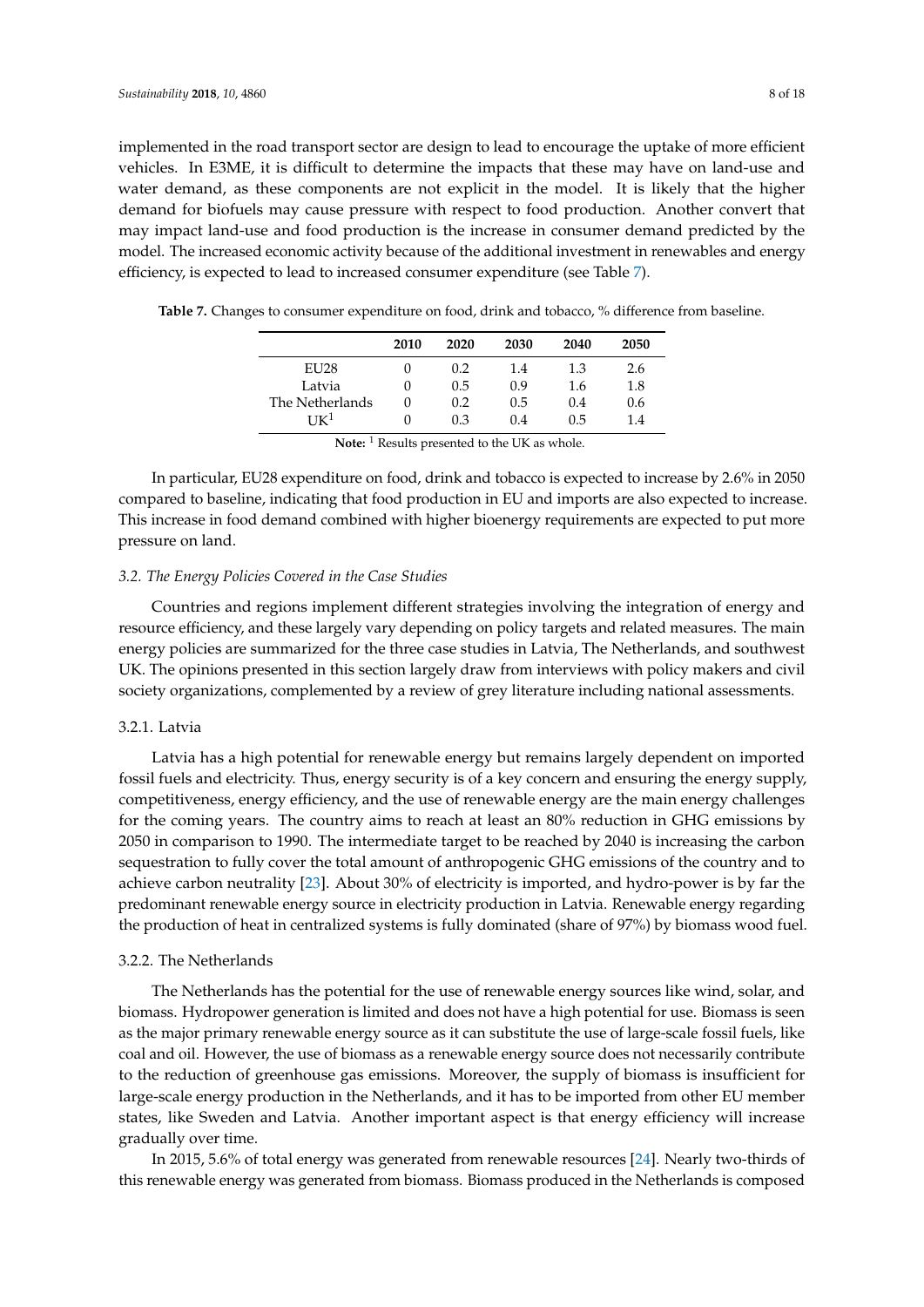of waste (35%), wood from various sources (39%), and biogas from manure and sewage waste (13%). There is potential to increase the production of biomass in the Netherlands from 80 PJ in 2015 [\[24\]](#page-16-17) to a maximum of 200 PJ [\[25\]](#page-16-18).

With existing measures on the energy transition towards renewable energy, the share of renewable energy in total energy use is expected to be 16.7% in 2023 [\[24\]](#page-16-17). Between 2020 and 2023, the production of renewable energy is predicted to increase by 30% due to major investments in large-scale wind power at sea and solar energy. The energy generated with biomass is predicted to increase slightly between 2020 and 2023 because of the restrictions to physical capacity of cofiring and financial capacity in the renewable energy subsidies [\[24\]](#page-16-17).

In October 2017, the Dutch government agreed to reduce GHG emissions by 2050 by 80–95% compared to the 1990 level [\[26\]](#page-16-19). Their ambition, presented in the Climate Law, is that the Netherlands should achieve the Paris targets by 2030. Greenhouse gas emissions, therefore, need to be reduced by 49% by 2030 compared to the level of emissions in 1990. Biomass is one of the major sources of renewable energy, but it should be combined with particular forms of carbon storage. A major public debate regarding the options for large-scale storage of carbon remains to be launched. There is resistance in society regarding storage on land, and storage at sea is considered. The government has already urged to shut down large coal power plants in 2030 at the latest. Most electricity producers owning a coal power facility are now considering switching to biomass. As there is not sufficient biomass produced in the Netherlands that can be used in large electricity producing facilities, biomass has to be imported on a large-scale.

Five mitigation and adaptation options were explored to achieve a low-carbon economy in the Netherlands by 2050 [\[27\]](#page-16-20)): (i) the electrification of energy, (ii) the production of carbon neutral energy, (iii) energy saving, (iv) the use of renewable energy sources, such as wind power, solar power, and energy from biomass, and (v) carbon capture and storage (CCS). The report argues that a mix of all these measures is necessary to reach policy targets. However, it is undefined as to which policy mix is required to transform the economy into a low-carbon economy. All of these technological measures will have different consequences for GHG emissions and the production and use of energy and food as well as for water and land. These technological options will have socioeconomic consequences. Moreover, policies and socioeconomic interventions can contribute to the reduction of GHG emissions. These societal consequences and their cost-effectiveness have not yet been evaluated. For instance, energy saving can be realised by replacing energy-intensive technologies with less energy-intensive technologies or, in some cases, by energy neutral technologies.

#### 3.2.3. Southwest UK

The primary energy challenge is one of economics, with primary energy consumption estimated to decrease in the two-degree scenario compared to the baseline. The economic regulators of the UK utility sectors have been instructed by the government to minimize the unit cost of all utilities to domestic customers, while at the same time requiring an increase in service level, resilience, and environmental performance [\[28\]](#page-17-0). This has been aggravated by the general tendency toward time inconsistency in strategic planning at the government and utility levels [\[29\]](#page-17-1).

The southwest is the chosen location for the next major nuclear energy installation, which will potentially act as a bottleneck that limits the capacity of the transmission/distribution network to accept more renewable energy generation. However, this situation may be mitigated by reinforcement of the network [\[30\]](#page-17-2).

#### *3.3. Synergies and Trade-Offs in the Case Studies between Energy and the Nexus of Water–Food–Land–Climate*

This section presents an overview of interlinkages between energy and the nexus sectors water, food, land, and climate. Interviews with stakeholders were held in the three case studies (Latvia, The Netherlands, and southwest UK), including policy, business, research and civil society organizations.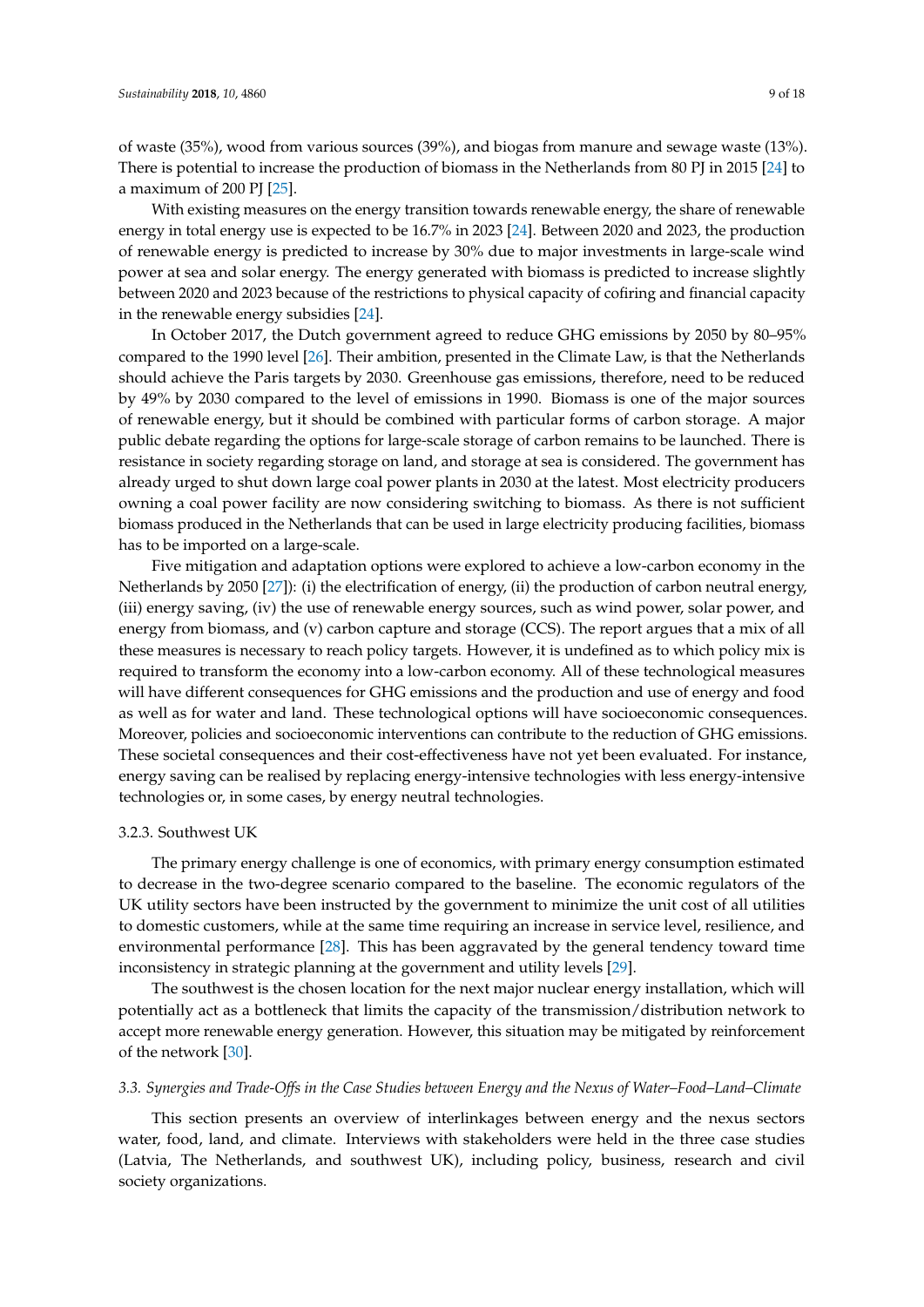# <span id="page-9-0"></span>3.3.1. Latvia

There are synergies between energy supply and the use of wood-based fuels for heat production and hydro-power for electricity production. Already in 2001, the share of renewable energy sources (RES) based energy accounted for 34% of the total energy supply. Latvia will reach a 40% share of energy from renewable sources in gross final consumption in 2020. The main challenges in the RES sector relate to the efficient utilization of historically developed sources, i.e., wood-based biomass and hydro-power and to ensure energy diversification through the application of other renewable energy sources (e.g., wind, solar, other types of biomass).

There are potential conflicts regarding the use of renewable energy (mainly bioethanol and biodiesel) in the transport sector. It is still underdeveloped in Latvia and constitutes less than 3% of the total use (2016) as compared with the 10% target to be reached by 2020. The transport sector is obliged to sell petrol and diesel blended with biofuels, and there are tax regulation mechanisms [\[31\]](#page-17-3). While the sustainability criteria for biofuels have been set, there is no obligation to sell blends only with biofuels corresponding to the sustainability criteria. There are also no exemptions for applications for reduced excise duty tax for all biofuels. Amendments in legislation may overcome such trade-offs between energy resources, land management, and climate policies.

The use of solid biomass (e.g., wood fuels) for energy production potentially creates synergy with climate mitigation, but, at the same time, puts pressure on forests in regard to biodiversity, sequestration of carbon, and competition with the production of wood-based products with high added-value. On top of this, wood is also exported both as wood timber and as a fuel for combustion plants. Continuation of averting the share of renewable energy sources from domestic use may intensify the pressure on forests to ensure the production capacity of raw materials. Moreover, the growth of energy plants may compete with arable land to be used for food production as well as affect water quality in water bodies from the application of fertilizers and pesticides.

Replacing fossil fuels with biofuels helps to reduce GHG emissions from the transport sector. However, the production processes need to change to keep this energy source feasible. The supply of energy crops (e.g., rapeseed) is increasing, and this is foreseen to remain in the coming years. This however may result in indirect land-use change (biofuels compete for land for food production). Unfolding a potential of the second generation biofuels could be the way forward, but the following conditions have to be assessed: availability of resources for production (e.g., biodegradable waste), technological readiness level, affordability of investments.

Installed technologies for energy production from RES help to reduce GHG emissions, but the use of solar panels and wind turbines for power generation, etc., involves direct impacts on land, such as the removal of vegetation and soil and alterations to topography. At the same time, meteorological conditions directly govern the actual outputs of thermal solar panels, photovoltaics, and wind turbines. Currently, wind and solar energy do not play important roles in the energy balance in Latvia, although recent developments show a good prospect for penetration of the respective technologies at a broader scale.

# 3.3.2. The Netherlands

Based on the literature review and stakeholder consultation, the main nexus challenges related to the use of biomass for energy generation are as follows [\[32\]](#page-17-4):

- Biomass should be produced and collected sustainably, which means without harm to food availability and biodiversity [\[25\]](#page-16-18), although such biomass is scarce in the Netherlands (and also is imported);
- Large-scale application of biomass for energy production will affect the availability and quality of land, water, food, and energy and will affect the climate;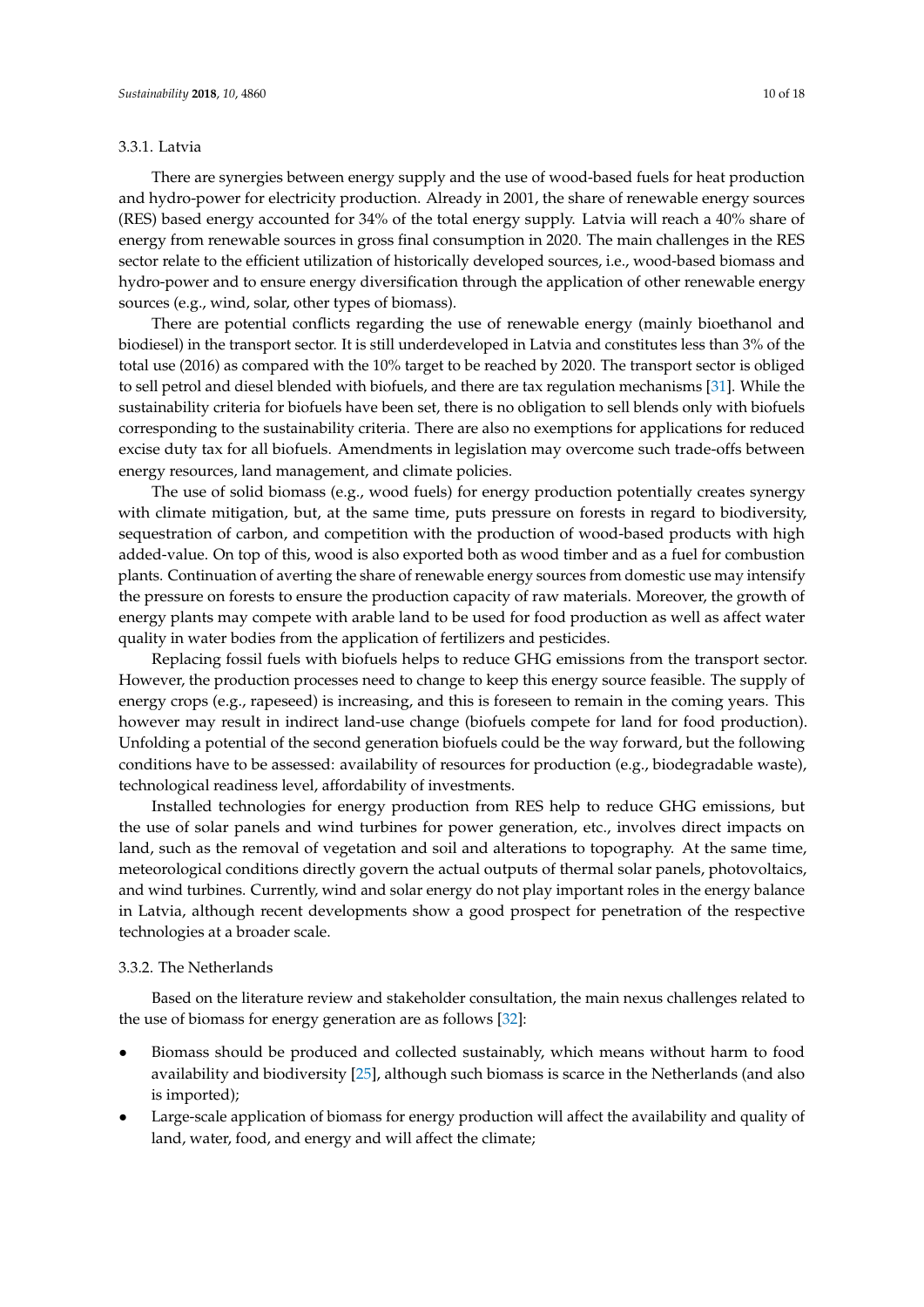- There is debate as to whether the use of biomass for energy generation contributes to a net reduction in GHG emissions or not. This is only feasible if biomass use for energy is combined with carbon capture and storage. The sustainability criteria for biomass are also under debate [\[31\]](#page-17-3).
- In addition, biomass has a negative image because it is often associated with the use of coal for energy production (cofiring) and with large-scale deforestation. It is also associated with land grabbing and competition with local food production;
- In addition, there are knowledge gaps between politicians and the public about the diversity of biomass and the best application of these different types.

The increase in the use of solid biomass for energy production creates a synergy with climate change, although this is mainly effective if biomass for energy production is combined with carbon capture and storage (see [\[33\]](#page-17-5)). However, the supply of solid biomass that can replace the use of fossil fuels for energy production is significantly larger than the amount of solid biomass that can be produced in the Netherlands. An increase in land-use for the generation of solid biomass would require a large share of mainly agricultural land, which then would replace food production (meat and food crops).

More recently, [\[34\]](#page-17-6) showed that renewable energy production, such as solar or wind power, also requires land in order to produce carbon neutral electricity at a large-scale. Given that land is already scarce in the Netherlands, the land requirements of solar and wind power might restrict the application of these types of renewable energy.

Biomass has multiple applications. It can be used for energy production, but the chemical sector also tries to green their resources for production, so there is competition for biomass as well (see [\[33\]](#page-17-5)).

#### <span id="page-10-0"></span>3.3.3. Southwest UK

A major trade-off to be explored is centered on the aim of energy decarburization, and the prioritization of either nuclear or renewable energy, which have both been identified as low-carbon solutions [\[35\]](#page-17-7). The southwest region of the UK has England's largest natural supply of wind and solar energy, with the greatest installed capacity [\[36\]](#page-17-8). The southwest peninsula also has the most accessible offshore renewable resources in England, including wave, tidal, and wind power, which are largely unexploited. The conflict arises as the southwest has additionally been chosen as the location for the next major nuclear energy installation. Nuclear energy, while excellent at providing very consistent baseload output, has a very limited ability to respond rapidly to fluctuations in demand. This is incongruent with the government's objective of creating a flexible energy network and the intermittent nature of renewables, which fluctuate with the available resource. Further, the baseload output of the nuclear energy station will potentially act as a bottleneck that limits the capacity of the transmission/distribution network to accept more renewable energy generation. It is believed that the grid capacity challenge can be mitigated by reinforcement of the network but at significant capital cost [\[30\]](#page-17-2). For nuclear and renewables to coexist in the southwest, there is a greatly heightened need for mechanisms to attenuate the temporal disparities between supply and demand and increase the network capacity [\[37\]](#page-17-9). To compound the complexity of the problem, at a national level, both new nuclear and renewables are subsidized via the same funding mechanism "Contracts for Difference", and they access the same budgetary resources [\[38\]](#page-17-10). Therefore, both economic and technical dimensions play a role in the trade-off between nuclear and renewable energy.

Synergies with water management are created through raw water resources, providing the opportunity for hydro-power generation. This option is suitable for the region, although new plants have high capital costs, and the economically viable resources are largely being fully exploited.

Synergies could also be created by changing land-use and water management practices. Upstream catchment management and paid ecosystem services, for example, would improve the surface water quality and reduce the energy demands from drinking water treatment. A pioneer demonstration program of rewetting moorlands and improving farming practices has potential benefits for surface water quality and biodiversity [\[39\]](#page-17-11). However, there might be challenges to establish and maintain such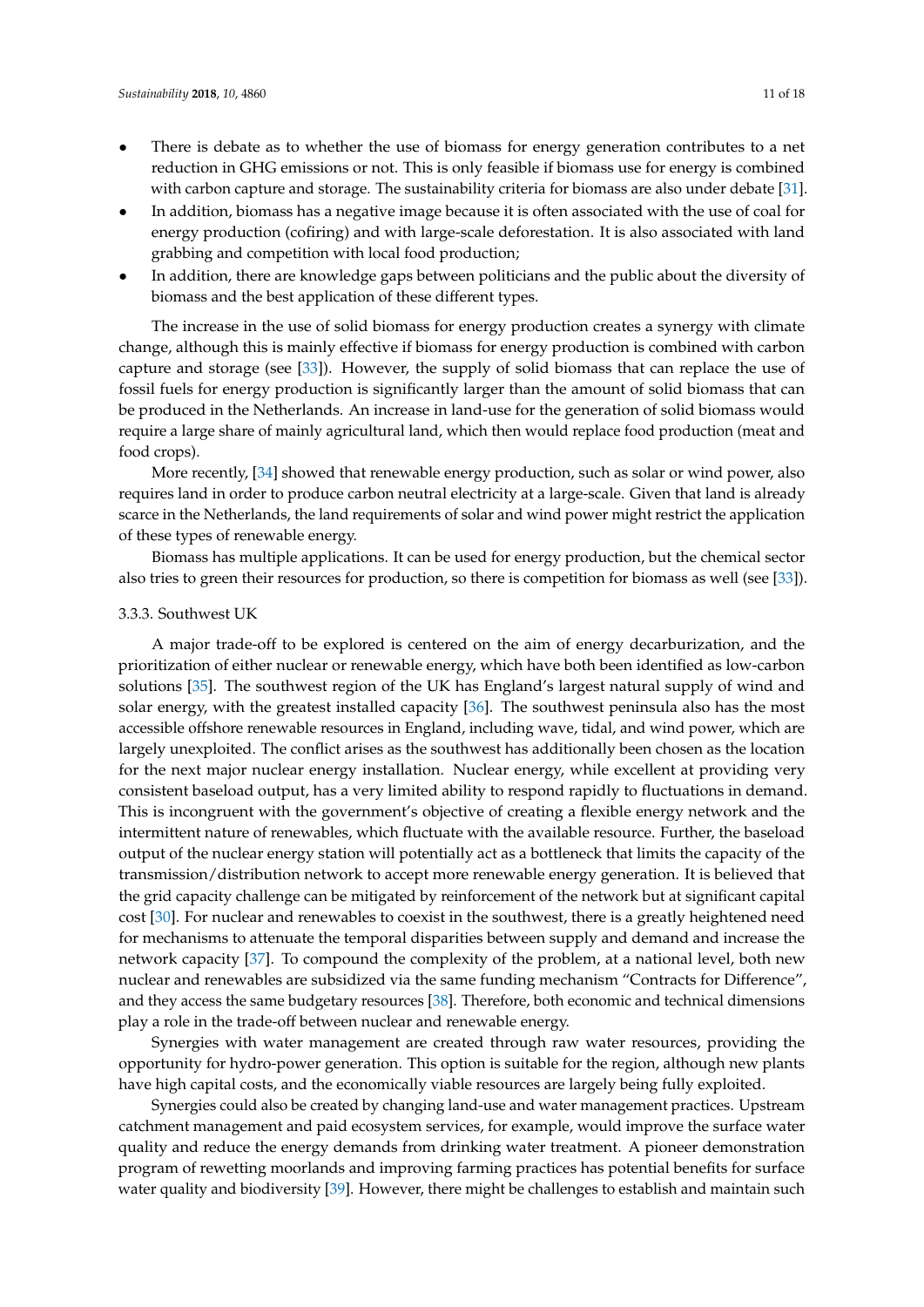paid ecosystem agreements [\[40\]](#page-17-12). Similarly, synergies could be established through sustainable urban drainage systems (SUDS), reducing surface flood risks, sewer flood risk, and sewer storm flow [\[41\]](#page-17-13). This would reduce wastewater pumping and treatment and, consequently, energy demand. Southwest water has an engagement program with local authorities and housing developers in regard to the implementation of SUDS. The main barriers to full exploitation are due to the high capital cost for retrofit, and complex issues surrounding the responsibility of ownership and maintenance. Also, there is a significant challenge since economic benefits are not usually seen by those financing SUDs and/or payback periods can be long and difficult to calculate [\[42\]](#page-17-14).

There are potential synergies from water to land and energy, since the anaerobic digestion of sewage sludge generates methane gas that is suitable for energy use, and composted sludge cake from anaerobic digestion of sludge is rich in phosphates and nitrogen [\[43\]](#page-17-15). When disposed to agricultural land, composted sludge cake can provide valuable fertilizer, offsetting the need for fertilizers from other sources and reducing energy consumption. Sludge passed to anaerobic digestion remains at a relatively low proportion within the southwest, and the majority of sludge is 'limed', which is of lower agricultural value. The main barriers to further exploitation are the logistic challenge of sludge transport to centralized anaerobic digested treatment and the capital costs to build a treatment plant.

Synergies between water and energy could be created by improving the resilience or security of the energy supply. Energy supply in the southwest UK is critical to the water services in this region. It would improve the resilience and security of water, but high capital costs are a barrier to further exploitation.

Large land resources are suitable for the onshore production of wind energy. Such synergies from land to energy can be deployed on land also used for cattle and crop cultivation. So far, most economically viable resources are being exploited, and further development remains limited due to planning restrictions and the grid connection capacity [\[44\]](#page-17-16).

## *3.4. System Dynamics Modelling as a Methodology of Integration*

# 3.4.1. A Methodology of Integration

System dynamics modelling (SDM) was introduced as a methodology to take into consideration the interactions generated in the nexus of water, land, energy, food and climate. It merges top-down and bottom-up approaches. The top-down learning draws from the E3ME model with expert validated decisions and how they are implemented in such a modelling framework. The bottom-up learning focuses on new relations between systems drawn from expert knowledge and participatory approaches with local stakeholders. Causal loops were introduced to integrate knowledge and create causal feedback mechanisms, offering a holistic approach to the nexus. An additional advantage of such causal loops is that they are fully transparent and hence, can be easily understood by nonexperts and therefore, be suitable for interactive development with stakeholders.

The SDM was used in the Latvia case to focus on low-carbon development by respecting thresholds for greenhouse gas emissions and increased use of RES. Interlinkages are presented between water, land (e.g., forestry), food (e.g., agriculture), and energy production from RES and fossil sources. The SDM in the Netherlands focused on competing claims regarding the use of biomass for the bio-economy, including food, fiber, feedstock for the chemical and manufacturing industry, and energy. Imports of biomass were included as well. The sustainability aspects of biomass use were also taken into account. The SDM was used in the UK to enable detailed scenario-based analysis and eventually also support both business planning and stakeholder engagement. Resource efficiency and de-carbonization were the two main objectives, and the two key metrics to track performance were the total CO<sup>2</sup> emissions and the ratio between the total resources supplied by each nexus sector (including energy) and those directly consumed by societal demand.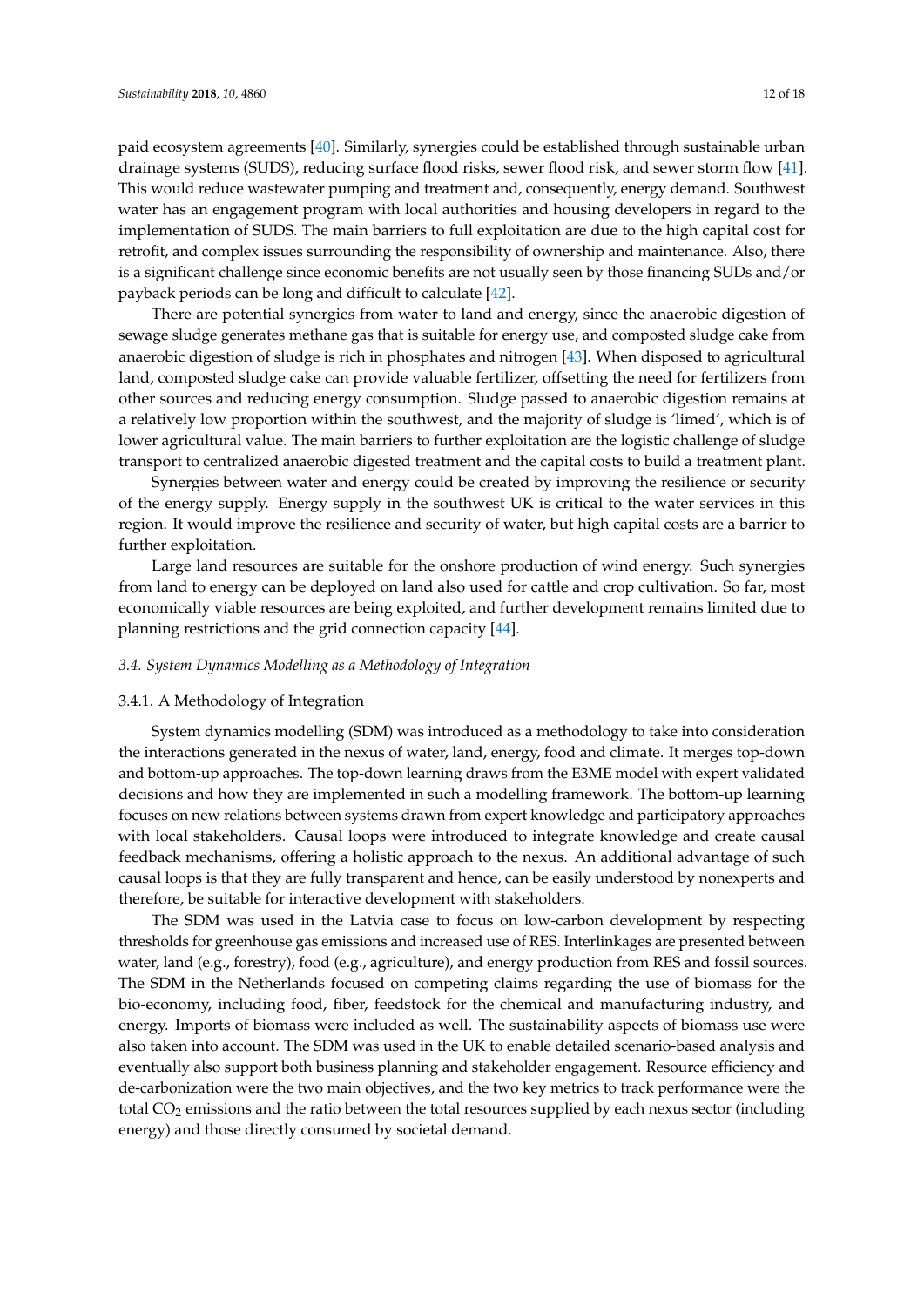## 3.4.2. Energy Sector Submodel in Southwest UK

The energy sector submodel seeks to examine the balance between supply and demand within the regions of electrical and thermal energy. In this study, all forms of renewable energy generation within the southwest region were included as were all forms of fossil fuel and grid electricity import.

The energy sector submodel is the most notable example of a supply-led philosophy, replacing the more common demand-led philosophy seen elsewhere within the nexus SDM (see Figure [1\)](#page-12-0).

<span id="page-12-0"></span>

**Figure 1.** The energy sector submodel in the southwest UK case study. **Figure 1.** The energy sector submodel in the southwest UK case study.

The supply-led approach was used to account for the nature of renewable energy generation, madel is angery driven by resource availability. The balliple, procedurate solar energy can only be generated during daylight hours, and output is governed by light intensity. In its current state, the distribution network operator (DNO) conducts a very limited generation curtail of renewable energy suppliers to balance supply and maintains the network capacity. This, however, is projected to increase dramatically in the coming years as DNOs switch to a distribution system operator model, which is largely driven by resource availability. For example, photovoltaic solar energy can only whereby they become responsible for balancing arrangements. The SDM, therefore, provides an opportunity to examine strategies for enhancing the utilization of renewable energy generation by including load and generation curtailment and dynamic network capacity controls.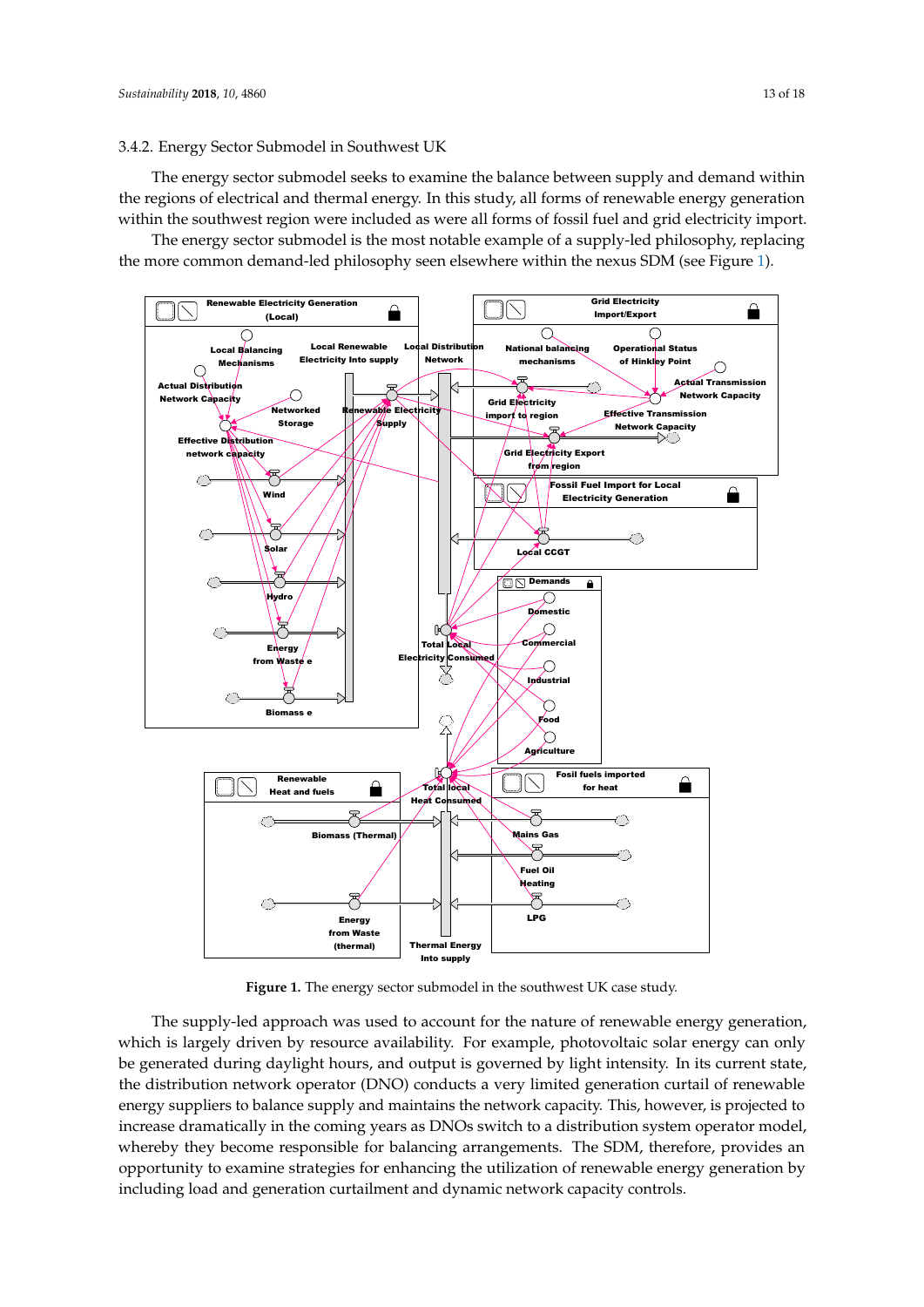A renewable generation local module is part of the energy sector submodel (see Figure [2\)](#page-13-0). The model nominally assumes that all renewable energy generated by the available resources is supplied into the local distribution network without curtailment or constraint by offtake demand. This situation is only possible while renewable energy generation is nominally lower than demand and while sufficient capacity within the distribution network exists.

<span id="page-13-0"></span>

**Figure 2.** A renewable generation local module in southwest UK. **Figure 2.** A renewable generation local module in southwest UK.

It is worth noting that major constraints within the distribution and transmission networks do It is worth noting that major constraints within the distribution and transmission networks do exist and are the major limiting factors in the development of generating new capacity within the exist and are the major limiting factors in the development of generating new capacity within the region. The model therefore includes network capacity coefficients as management variables. This takes the form of an Actual Network Capacity and an Effective Network Capacity, which is driven by coefficients for coefficients for *Network Storage* and the presence of *Local Balancing Mechanisms* (dynamic *Network Storage* and the presence of *Local Balancing Mechanisms* (dynamic supply/demand activities). The objective of these variables is to seek to identify the benefits (in terms of increased utilization of renewables) of increasing capacity within the distribution network or implementing generation curtailment. All forms of renewable energy generation are connected to the *Local Renewable Electricity* into Supply stock and are described in terms of Available Resources, Installed Capacity, and Capacity Factor.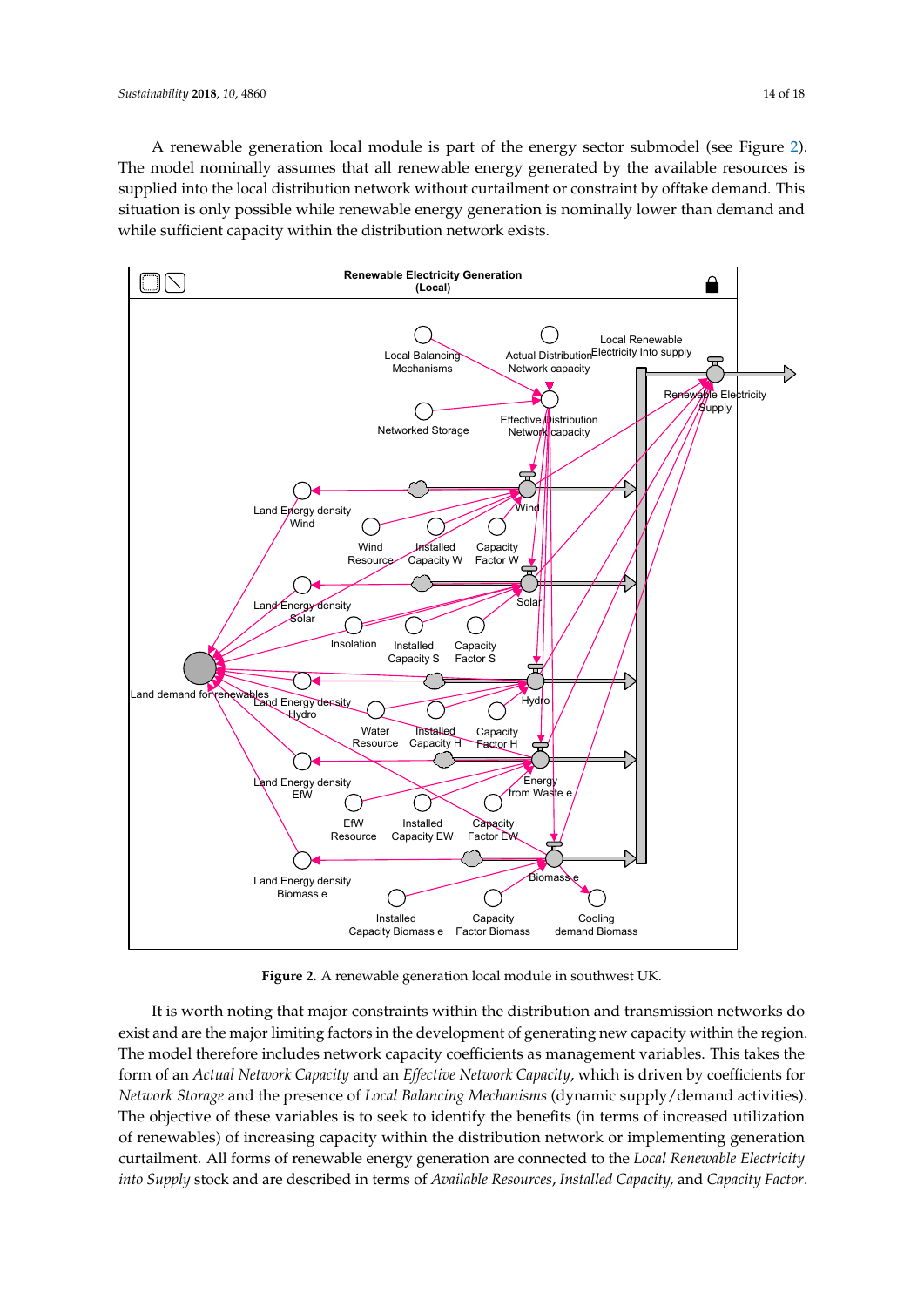This approach enables all three variables to change over time. In the case of *Available Resources,* this may change as a result of climate change or land-use restrictions. Installed capacity describes the total megawatt generating capacity of all aggregated assets of that type; policies to deploy renewables will impact this variable directly. The capacity factor describes the relationship between actual generation and potential generation of the asset; therefore, with improved efficiency or different management philosophy, the capacity factor may improve or decline over time. At present, it is not clear if this approach is too complex; it may become easier to use a purely data driven method that relies entirely on the thematic models to provide volume of energy generated by technology type.

# **4. Discussion and Conclusions**

This paper introduced the nexus concept in relation to achieving resource efficiency in Europe through three specific cases in Latvia, The Netherlands and southwest UK. In these three specific cases, which were used as examples, a macroeconomic model E3ME was applied, allowing for the estimation of energy demands for a baseline scenario and the two-degree scenario. The outcomes were compared with the use of system dynamics modelling, a complexity science methodology where feedback loops and interactions between various nexus components are implemented in the conceptual model.

Traditional modelling approached (e.g., E3ME) do not take into account the direct and indirect linkages between energy and related resources (e.g., water, land, food and climate). Also, the existing modelling capacity of E3ME) does not implement impacts of land-use and water demand, as follows:

- There might be numerous technical opportunities for the water sector to synergies with the objective of the energy sector (generating energy, reducing or controlling demand) but their feasibility is challenged by the high capital costs, especially in the case of the southwest of the UK, as detailed in Section [3.3.3.](#page-10-0) Similar to this, nonengineering, management-based solutions that address land-use practices offer multi-partied benefits to land, water, and energy, but they are contractually complex, again as detailed in Section [3.3.3.](#page-10-0)
- The energy and chemical sectors compete for sustainable biomass. The penetration of alternative fuels in the transport sector has implications to land-use and agriculture. Cross-sectoral interactions in the economy and with future land-use patterns are barely covered in the current modelling capacity, which makes traditional models like E3ME less likely to implement these aspects in regions where these aspects are important (e.g., for Latvia, as detailed in Section [3.3.1\)](#page-9-0).
- Land-use implications could create synergies with energy demand. The lower demand for energy and increased use of renewables has implications for land-use in the sense that if some energy is produced domestically (e.g., coal mines), these may be closed, and the land may become available. Moreover, reduced demand for energy may also translate in fewer power plants being required, so again, this would have implications for land-use. Similarly, land is required for the supply of renewable energy, including biomass, wind, and solar power.
- The diversity of biomass and its particular applications: Generally (with the exception of hydro and bioenergy), renewables are less water-intensive than conventional power plants. The scenarios presented in this paper do encourage the uptake of solar and wind, which have very small water requirements so are likely to have less pressure on water availability. However, the increased demand for food and bioenergy would likely lead to increased use of water/land resources, so the interesting question is here is: which impact is larger? This particular linkage is significant for The Netherlands and Latvia.

In principle, energy is a critical resource, and the existing modelling capacity enables the projection of energy demand and related emissions of greenhouse gases. Energy saving and investments to finance improvements in energy efficiency are key components to substantially decrease energy-related emissions. Water and land have a limited focus in the current energy modelling tools, such as E3ME. It is also hard to estimate the deviations in the two-degree scenario with regard to land-use and water demand, as detailed in Section [3.1.2.](#page-5-1) However, the availability of such resources is critical to resource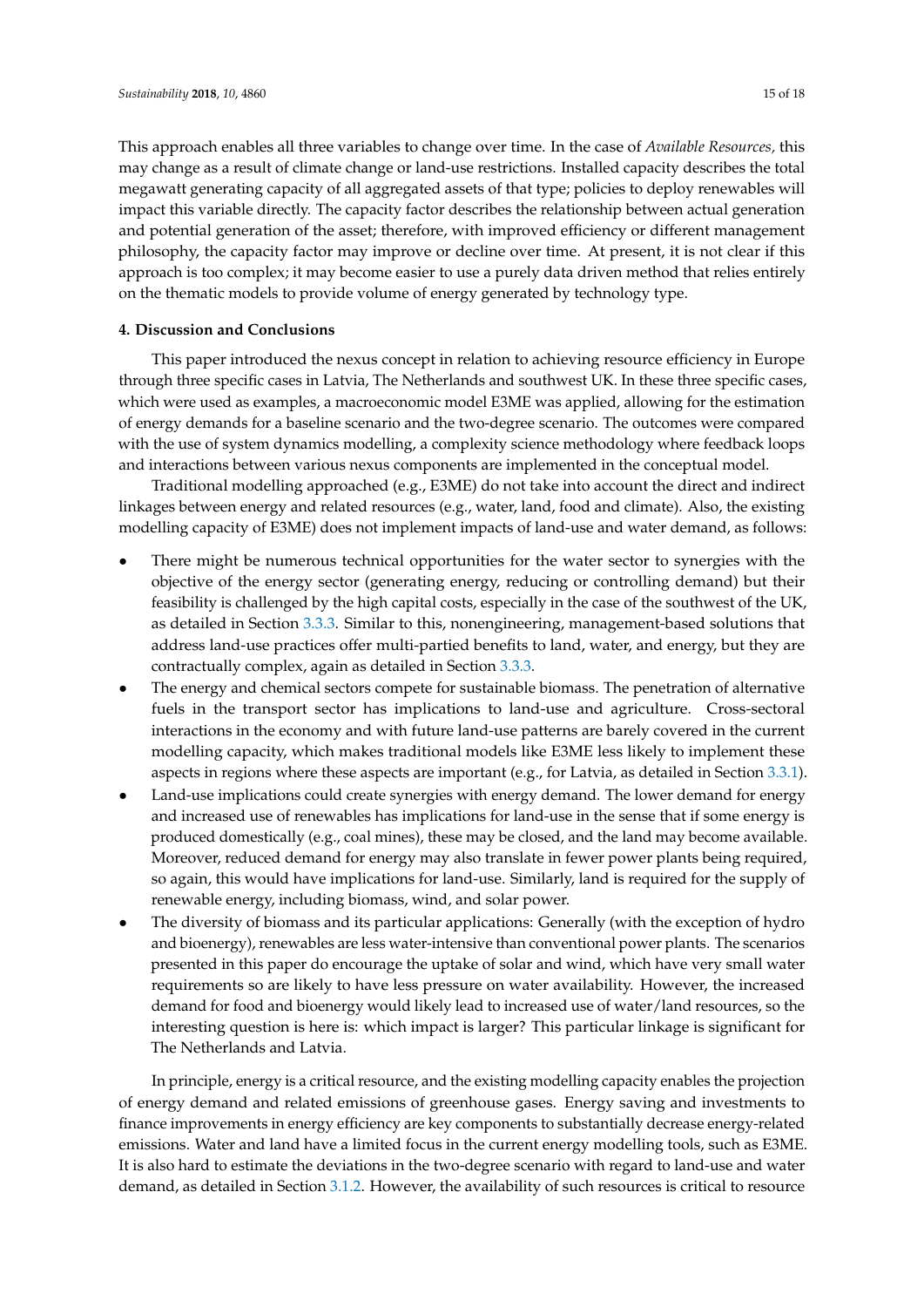efficiency, strengthening a transition to a low-carbon economy with an increase in non-renewable energy sources (e.g., for The Netherlands and the southwest of the UK).

Water is an important resource. For power generation, for example, water use requirements will reduce over time, because of increased renewables and less water being needed for cooling. However, increased bioenergy and food demand will probably require more water. Land can be an important source for renewable energy supply, as is currently debated in the Netherlands. An increase in renewable energy generation requires land for either wind and solar power, or for biomass production.

Integrating the knowledge from existing modelling (e.g., E3ME) with System Dynamics Modelling approaches will allow the nexus concept to be implemented in policy assessments integrating energy and related natural resources. This approach does merge learning from well-established modelling tools (e.g., E3ME) with expert knowledge from participatory approaches, leading to integrated conceptual approaches, as detailed in Figures [1](#page-12-0) and [2](#page-13-0) for the southwest UK.

In general, the efficient use of energy resources needs to be supported by policies and decisionmaking. In this context, the nexus concept provides integrated knowledge for cross-sectoral decisionmaking and planning, with an explicit focus on biophysical, socioeconomic, and policy interactions across sectors (including trade-offs and synergies), leading to more efficient strategies for a resource efficient Europe. Such aspects are given high priority by the stakeholders in the three case studies (e.g., Latvia, The Netherlands and Southwest UK) with an interest in climate and renewable energy and can be taken into account through SDM.

**Author Contributions:** F.B. and L.V.-L. worked on the concept and methodology for this paper. F.B. wrote the paper with contributions from L.V.-L., E.A., I.B., V.L., and M.G., E.A. wrote the part on the E3ME model. I.B. analyzed the case study on Latvia, V.L. analyzed the case study on the Netherlands, and M.G. analyzed the case study on southwest UK. I.B. drafted the text for Latvia, V.L. drafted the text on the Netherlands, and M.G. drafted the text on southwest UK.

**Funding:** The work described in this paper was conducted within the project SIM4NEXUS. This project received funding from the European Union's Horizon 2020 research and innovation programme under Grant Agreement No 689150 SIM4NEXUS. This paper and the content included in it do not represent the opinion of the European Union, and the European Union is not responsible for any use that might be made of its content.

**Acknowledgments:** The authors thank three anonymous reviewers whose comments contributed to significantly improve the quality of this paper.

**Conflicts of Interest:** The authors declare no conflicts of interest. The funders had no role in the design of the study; in the collection, analyses, or interpretation of data; in the writing of the manuscript, and in the decision to publish the results.

#### **References**

- <span id="page-15-0"></span>1. Kling, C.L.; Arritt, R.W.; Calhoun, G.; Keiser, D.A. Integrated assessment models of the food, energy, and water Nexus: A review and an outline of research needs. *Annu. Rev. Resour. Econ.* **2017**, *9*, 143–163. [\[CrossRef\]](http://dx.doi.org/10.1146/annurev-resource-100516-033533)
- <span id="page-15-1"></span>2. Climate Strategies. The EU's 2030 Climate and Energy Framework and Energy Security. London, UK. Available online: <https://bit.ly/2qj3Sjp> (accessed on 30 October 2018).
- <span id="page-15-4"></span>3. European Commission. The Macroeconomic and other Benefits of Energy Efficiency (EED Directive). Study for the European Commission, Directorate-General for Energy, Contract No. ENER/C3/2013-484/03/ FV2015-523 under the Multiple Framework Service Contract ENER/C3/2013-484. Available online: [https:](https://bit.ly/2mf0jux) [//bit.ly/2mf0jux](https://bit.ly/2mf0jux) (accessed on 31 October 2018).
- 4. Cambridge Econometrics. Employment Effects of Selected Scenarios from the Energy Roadmap 2050. Report was Carried under a Specific Contract within DG ENER's Framework Contract ENER A2 360-2010 Regarding Impact Assessment and Evaluations (Ex-Ante, Intermediate and Ex-Post). Available online: <https://bit.ly/2DeYkyy> (accessed on 31 October 2018).
- <span id="page-15-2"></span>5. European Commission. *Commission Staff Working Document Impact Assessment, Accompanying the document "Proposal for a Directive of the European Parliament and of the Council amending Directive 2012/27/EU on Energy Efficiency"*; European Commission: Brussels, Belgium, 2016.
- <span id="page-15-3"></span>6. National Grid PLC. Future Energy Scenarios. National Grid PLC: Warwick, UK. Available online: [https:](https://ngrid.com/2CPquzf) [//ngrid.com/2CPquzf](https://ngrid.com/2CPquzf) (accessed on 30 October 2018).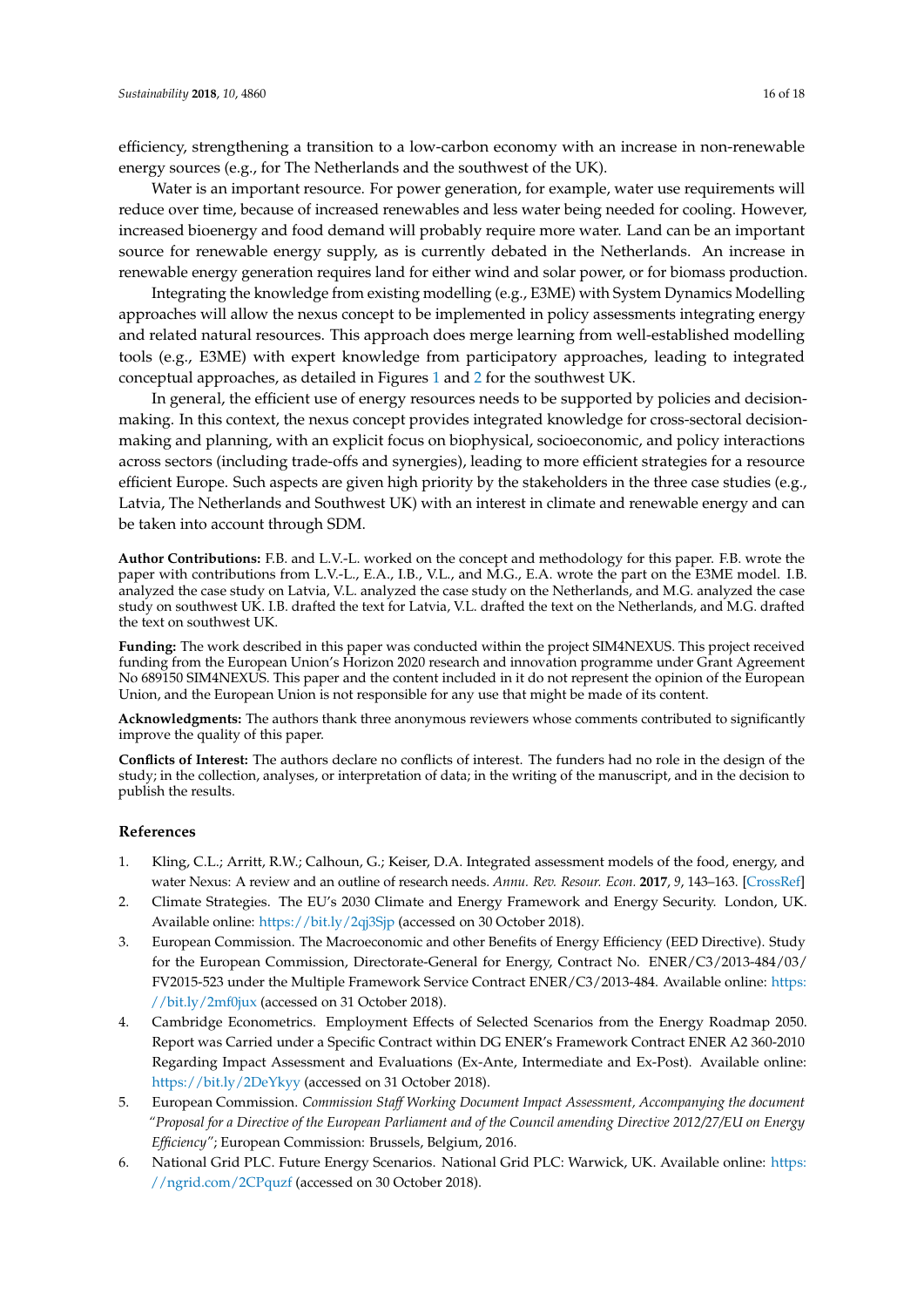- <span id="page-16-0"></span>7. UNECE. Deployment of Renewable Energy: The Water-Energy-Food-Ecosystem Nexus Approach to Support the Sustainable Development Goals. Geneva, United Nation Economic Commission for Europe. Available online: <https://bit.ly/2DaMkhR> (accessed on 30 October 2018).
- <span id="page-16-1"></span>8. Brouwer, F.; Avgerinopoulos, G.; Fazekas, D.; Laspidou, C.; Mercure, J.-F.; Pollitt, H.; Ramos, E.P.; Howells, M. Energy modelling and the Nexus concept. *Energy Strategy Rev.* **2018**, *19*, 1–6. [\[CrossRef\]](http://dx.doi.org/10.1016/j.esr.2017.10.005)
- <span id="page-16-2"></span>9. Munaretto, S.; Witmer, M. *Water-Land-Energy-Food-Climate Nexus: Policies and Policy Coherence at European and International Scale*; Netherlands Environmental Assessment Agency (PBL): The Hague, The Netherlands, 2017.
- <span id="page-16-3"></span>10. Sušnik, J.; Chew, C.; Domingo, X.; Mereu, S.; Trabucco, A.; Evans, B.; Vamvakeridou-Lyroudia, L.; Savić, D.A.; Laspidou, C.; Brouwer, F. Multi-Stakeholder Development of a Serious Game to Explore the Water-Energy-Food-Land-Climate Nexus: The SIM4NEXUS Approach. *Water* **2018**, *10*, 139. [\[CrossRef\]](http://dx.doi.org/10.3390/w10020139)
- <span id="page-16-4"></span>11. Trabucco, A.; Sušnik, J.; Vamvakeridou-Lyroudia, L.; Evans, B.; Masia, S.; Blanco, M.; Roson, R.; Sartori, M.; Alexandri, E.; Brouwer, F.; et al. Water-Food-Energy Nexus under Climate Change in Sardinia. *Proceedings* **2018**, *2*, 609. [\[CrossRef\]](http://dx.doi.org/10.3390/proceedings2110609)
- <span id="page-16-5"></span>12. Cambridge Econometrics. E3ME: Out Global Macro-econometric Model. Available online: [https://bit.ly/](https://bit.ly/2LkkWPF) [2LkkWPF](https://bit.ly/2LkkWPF) (accessed on 17 December 2018).
- <span id="page-16-6"></span>13. Lavoie, M. *Post-Keynesian Economics: New Foundations*; Edward Elgar: Cheltenham, UK; Northampton, MA, USA, 2014; ISBN 978-1-84720-483-7.
- <span id="page-16-7"></span>14. King, J.E. *Advanced Introduction to Post Keynesian Economics*; Edward Elgar: Cheltenham, UK; Northampton, MA, USA, 2015; ISBN 978-1-78254-842-3.
- <span id="page-16-8"></span>15. Pollitt, H.; Mercure, J.-F. The role of money and the financial sector in energy-economy models used for assessing climate and energy policy. *Clim. Policy* **2017**, *18*, 184–197. [\[CrossRef\]](http://dx.doi.org/10.1080/14693062.2016.1277685)
- <span id="page-16-9"></span>16. Barker, T.; Dagoumas, A.; Rubin, J. The macroeconomic rebound effect and the world economy. *Energy Effic.* **2009**, *2*, 411–427. [\[CrossRef\]](http://dx.doi.org/10.1007/s12053-009-9053-y)
- <span id="page-16-10"></span>17. Mercure, J.-F.; Pollitt, H.; Viñuales, J.E.; Edwards, N.R.; Holden, P.B.; Chewpreecha, U.; Salas, P.; Sognnaes, I.; Lam, A.; Knobloch, F. Macroeconomic impact of stranded fossil fuel assets. *Nat. Clim. Chang.* **2018**, *8*, 588–593. [\[CrossRef\]](http://dx.doi.org/10.1038/s41558-018-0182-1)
- <span id="page-16-11"></span>18. Holden, P.B.; Edwards, N.R.; Ridgwell, A.; Wilkinson, R.D.; Fraedrich, K.; Lunkeit, F.; Pollitt, H.; Mercure, J.-F.; Salas, P.; Lam, A.; et al. Climate—Carbon cycle uncertainties and the Paris Agreement. *Nat. Clim. Chang.* **2018**, *8*, 609–613. [\[CrossRef\]](http://dx.doi.org/10.1038/s41558-018-0197-7)
- <span id="page-16-12"></span>19. Mercure, J.-F.; Pollitt, H.; Bassi, A.M.; Viñuales, J.E.; Edwards, N.R. Modelling complex systems of heterogeneous agents to better design sustainability transitions policy. *Glob. Environ. Chang.* **2016**, *37*, 102–115. [\[CrossRef\]](http://dx.doi.org/10.1016/j.gloenvcha.2016.02.003)
- <span id="page-16-13"></span>20. Mercure, J.-F.; Pollitt, H.; Edwards, N.R.; Holden, P.B.; Chewpreecha, U.; Salas, P.; Lam, A.; Knobloch, F.; Vinuales, J.E. Environmental impact assessment for climate change policy with the simulation-based integrated assessment model E3ME-FTT-GENIE. *Energy Strategy Rev.* **2018**, *20*, 195–208. [\[CrossRef\]](http://dx.doi.org/10.1016/j.esr.2018.03.003)
- <span id="page-16-14"></span>21. European Commission. EU Reference Scenario 2016—Energy, Transport and GHG Emissions Trends to 2050. Brussels, European Commission, Directorate-General for Energy, Directorate-General for Climate Action and Directorate-General for Mobility and Transport. Available online: [https://ec.europa.eu/energy/sites/](https://ec.europa.eu/energy/sites/ener/files/documents/20160713%20draft_publication_REF2016_v13.pdf) [ener/files/documents/20160713%20draft\\_publication\\_REF2016\\_v13.pdf](https://ec.europa.eu/energy/sites/ener/files/documents/20160713%20draft_publication_REF2016_v13.pdf) (accessed on 10 August 2018).
- <span id="page-16-15"></span>22. IEA. World Energy Outlook 2013. OECD/IEA: Paris, France. Available online: [https://www.iea.org/](https://www.iea.org/publications/freepublications/publication/WEO2013.pdf) [publications/freepublications/publication/WEO2013.pdf](https://www.iea.org/publications/freepublications/publication/WEO2013.pdf) (accessed on 10 August 2018).
- <span id="page-16-16"></span>23. Prūse, I. Developments Related to Low Carbon Development Strategy 2050 and Climate Change Adaptation Strategy 2030 (in Latvian). Available online: <https://bit.ly/2PJEwW6> (accessed on 10 August 2018).
- <span id="page-16-17"></span>24. Schoots, K.; Hekkenberg, M.; Hammingh, P. Nationale Energieverkenning 2017. ECN, Amsterdam/Petten, ECN-O-17-018. 2017. Available online: <https://bit.ly/2EydEHx> (accessed on 17 December 2018).
- <span id="page-16-18"></span>25. Planbureau voor de Leefomgeving. Biomass: Wishes and Limitations. Planbureau voor de Leefomgeving: The Hague, The Netherlands. Available online: <https://themasites.pbl.nl/biomass/> (accessed on 17 December 2018).
- <span id="page-16-19"></span>26. VVD, CDA, D66, ChristenUnie. Vertrouwen in de Toekomst; Regeerakkoord 2017–2021 VVD, CDA, D66 en ChristenUnie. Den Haag. Available online: <https://bit.ly/2i1wmgo> (accessed on 10 September 2018).
- <span id="page-16-20"></span>27. PBL. *Opties voor Energie-en Klimaatbeleid*; Netherlands Environmental Assessment Agency (PBL): The Hague, The Netherland, 2016. Available online: <https://bit.ly/2ao3d7n> (accessed on 10 September 2018).